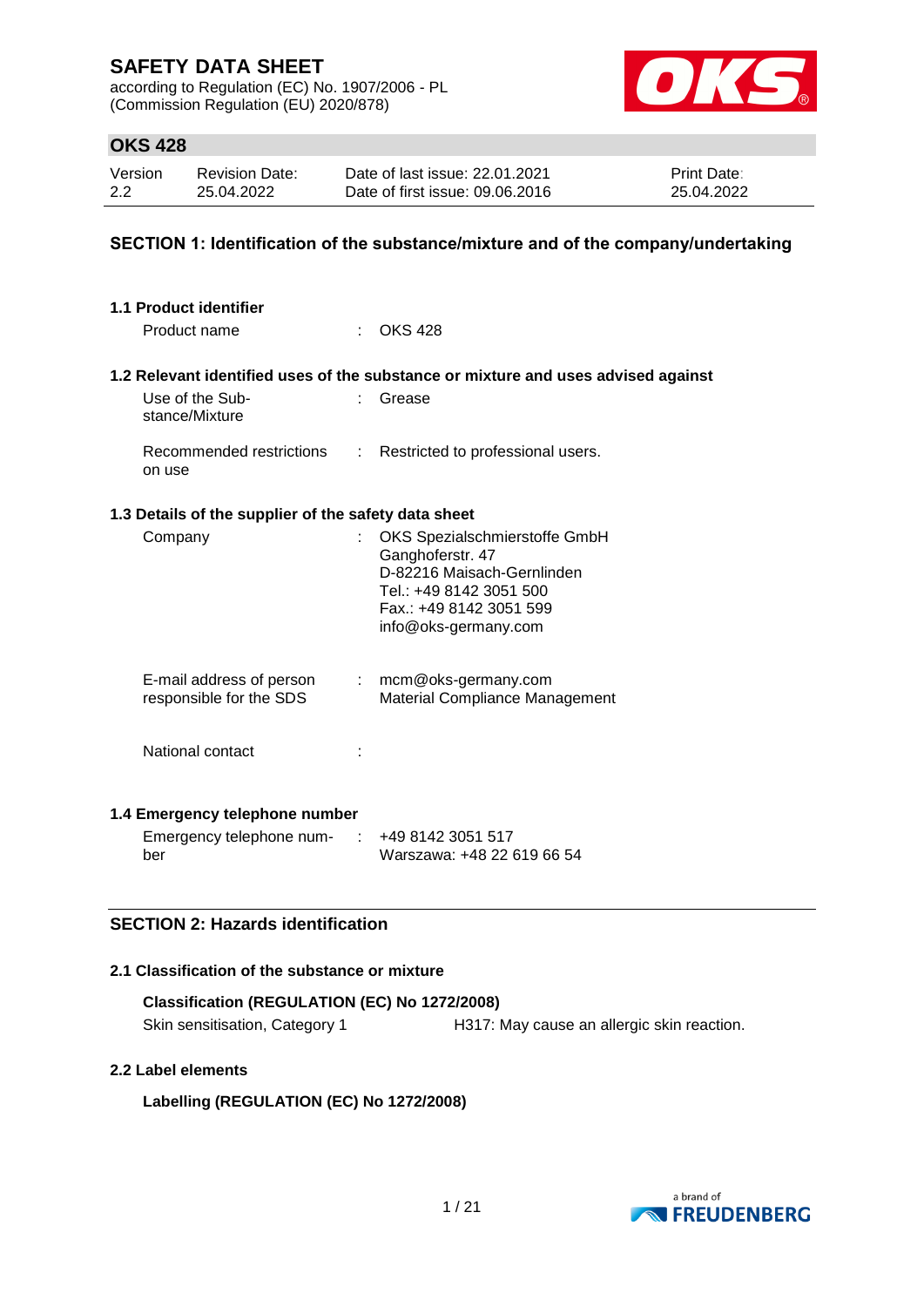according to Regulation (EC) No. 1907/2006 - PL (Commission Regulation (EU) 2020/878)



## **OKS 428**

| Version<br>$2.2^{\circ}$ | <b>Revision Date:</b><br>25.04.2022 | Date of last issue: 22.01.2021<br>Date of first issue: 09.06.2016 |                                                                           | Print Date:<br>25.04.2022 |
|--------------------------|-------------------------------------|-------------------------------------------------------------------|---------------------------------------------------------------------------|---------------------------|
|                          | Hazard pictograms                   |                                                                   |                                                                           |                           |
| Signal word              |                                     | Warning                                                           |                                                                           |                           |
|                          | <b>Hazard statements</b>            | H317                                                              | May cause an allergic skin reaction.                                      |                           |
|                          | Precautionary statements            | <b>Prevention:</b>                                                |                                                                           |                           |
|                          |                                     | P272                                                              | Contaminated work clothing should not be<br>allowed out of the workplace. |                           |
|                          |                                     | P280                                                              | Wear protective gloves.                                                   |                           |
|                          |                                     | Response:                                                         |                                                                           |                           |
|                          |                                     | P302 + P352                                                       | IF ON SKIN: Wash with plenty of water.                                    |                           |
|                          |                                     | P333 + P313                                                       | If skin irritation or rash occurs: Get medical<br>advice/ attention.      |                           |
|                          |                                     | P362 + P364                                                       | Take off contaminated clothing and wash it<br>before reuse.               |                           |

#### **Hazardous components which must be listed on the label:**

Molybdenum trioxide, reaction products with bis[O,O-bis(2-ethylhexyl)] hydrogen dithiophosphate

Condensation products of fatty acids, tall oil with 2-amino-2-ethylpropanediol

### **2.3 Other hazards**

This substance/mixture contains no components considered to be either persistent, bioaccumulative and toxic (PBT), or very persistent and very bioaccumulative (vPvB) at levels of 0.1% or higher.

Ecological information: The substance/mixture does not contain components considered to have endocrine disrupting properties according to REACH Article 57(f) or Commission Delegated regulation (EU) 2017/2100 or Commission Regulation (EU) 2018/605 at levels of 0.1% or higher.

Toxicological information: The substance/mixture does not contain components considered to have endocrine disrupting properties according to REACH Article 57(f) or Commission Delegated regulation (EU) 2017/2100 or Commission Regulation (EU) 2018/605 at levels of 0.1% or higher.

### **SECTION 3: Composition/information on ingredients**

#### **3.2 Mixtures**

Chemical nature : polyalkylene glycol oil lithium soap

#### **Components**

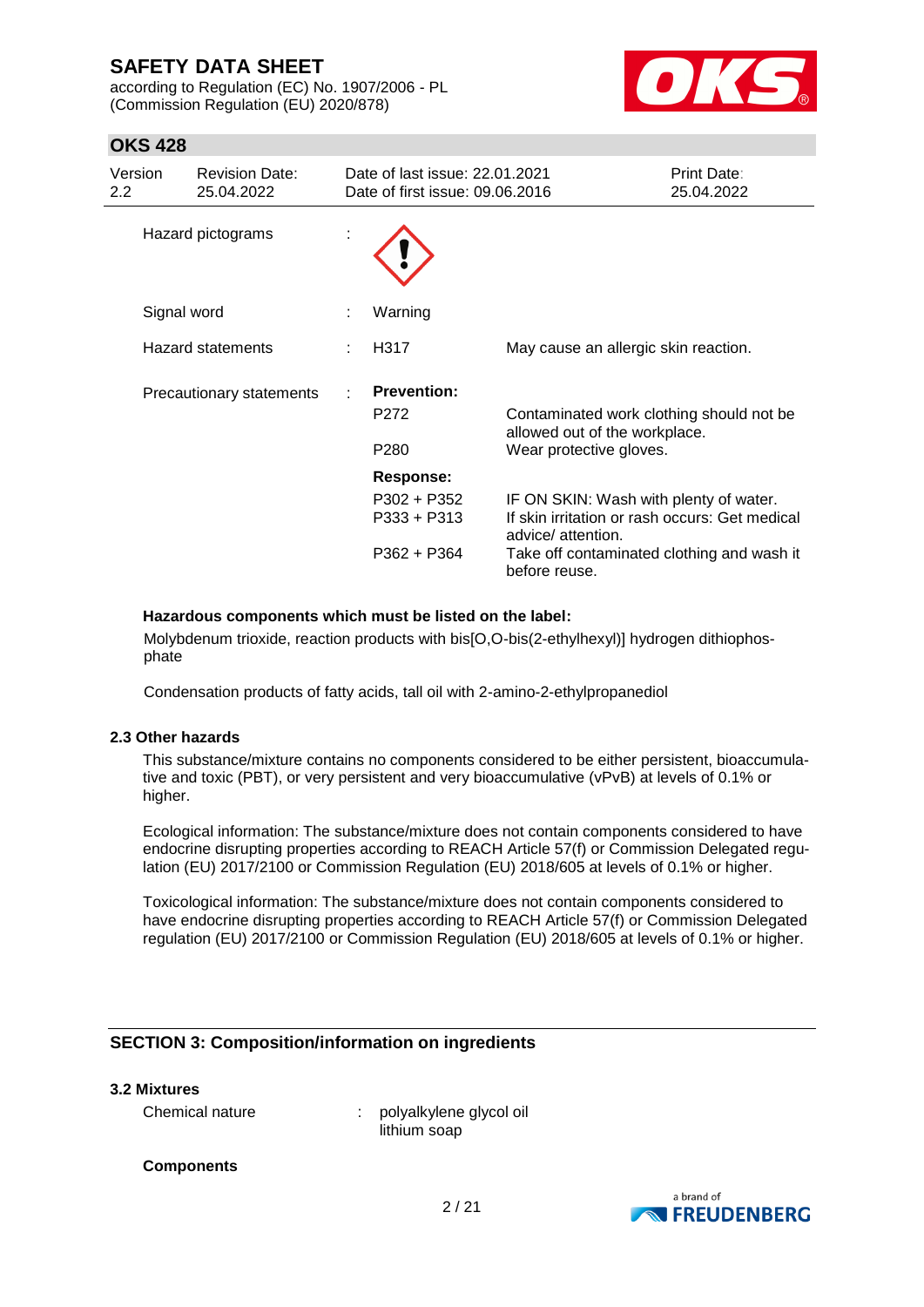according to Regulation (EC) No. 1907/2006 - PL (Commission Regulation (EU) 2020/878)



# **OKS 428**

| Version | Revision Date: | Date of last issue: 22.01.2021  | <b>Print Date:</b> |
|---------|----------------|---------------------------------|--------------------|
| 2.2     | 25.04.2022     | Date of first issue: 09.06.2016 | 25.04.2022         |

| Chemical name                                                                                                       | CAS-No.<br>EC-No.<br>Index-No.<br>Registration number | Classification                                                           | specific concen-<br>tration limit<br>M-Factor<br><b>Notes</b><br>Acute toxicity<br>estimate | Concentration<br>(% w/w) |
|---------------------------------------------------------------------------------------------------------------------|-------------------------------------------------------|--------------------------------------------------------------------------|---------------------------------------------------------------------------------------------|--------------------------|
| 1,3,4-Thiadiazolidine-<br>2,5-dithione, reaction<br>products with hydro-<br>gen peroxide and tert-<br>dodecanethiol | 939-692-2<br>01-2119983498-16-<br><b>XXXX</b>         | Aquatic Chronic3;<br>H412                                                |                                                                                             | $>= 2.5 - < 10$          |
| Molybdenum trioxide,<br>reaction products with<br>$bis[O,O-bis(2-$<br>ethylhexyl)] hydrogen<br>dithiophosphate      | 947-946-9<br>01-2120772600-59-<br><b>XXXX</b>         | Skin Irrit.2; H315<br>Skin Sens.1B;<br>H317<br>Aquatic Chronic4;<br>H413 |                                                                                             | $>= 1 - 2.5$             |
| Condensation prod-<br>ucts of fatty acids, tall<br>oil with 2-amino-2-<br>ethylpropanediol                          | 946-010-7<br>01-2120770934-44-<br><b>XXXX</b>         | Skin Sens.1; H317                                                        |                                                                                             | $>= 1 - < 10$            |

For explanation of abbreviations see section 16.

### **SECTION 4: First aid measures**

### **4.1 Description of first aid measures**

| If inhaled              | : Remove person to fresh air. If signs/symptoms continue, get<br>medical attention.<br>Keep patient warm and at rest.<br>If unconscious, place in recovery position and seek medical<br>advice.<br>Keep respiratory tract clear.<br>If breathing is irregular or stopped, administer artificial respira-<br>tion. |
|-------------------------|-------------------------------------------------------------------------------------------------------------------------------------------------------------------------------------------------------------------------------------------------------------------------------------------------------------------|
| In case of skin contact | : Take off all contaminated clothing immediately.<br>Wash off immediately with soap and plenty of water.<br>Get medical attention immediately if irritation develops and<br>persists.<br>Wash clothing before reuse.<br>Thoroughly clean shoes before reuse.                                                      |
| In case of eye contact  | : Rinse immediately with plenty of water, also under the eyelids,<br>for at least 10 minutes.                                                                                                                                                                                                                     |

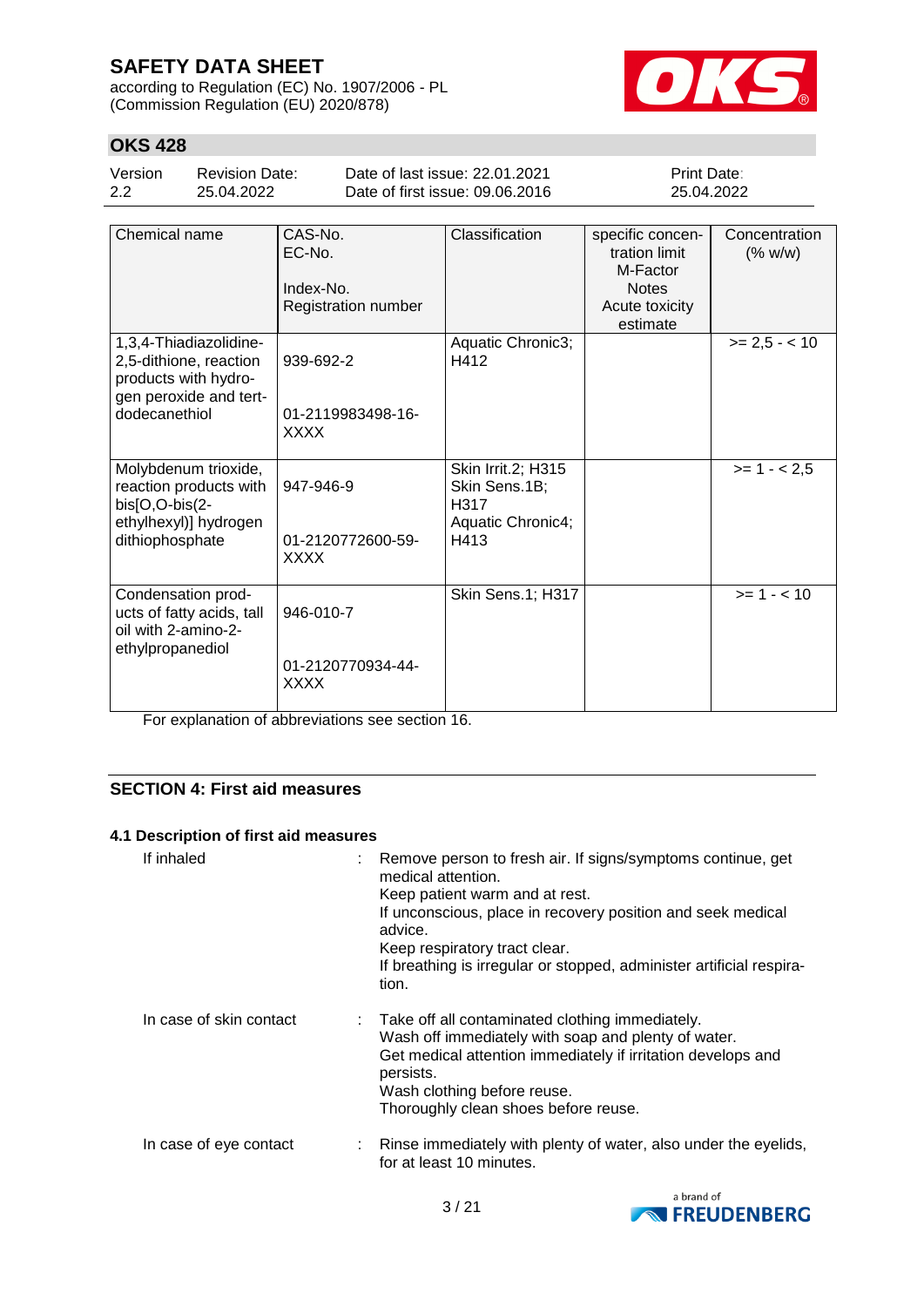according to Regulation (EC) No. 1907/2006 - PL (Commission Regulation (EU) 2020/878)



# **OKS 428**

| 2.2       | Version                                                 | <b>Revision Date:</b><br>25.04.2022     |       | Date of last issue: 22.01.2021<br>Date of first issue: 09.06.2016                                                                                                                                                                                    | <b>Print Date:</b><br>25.04.2022 |
|-----------|---------------------------------------------------------|-----------------------------------------|-------|------------------------------------------------------------------------------------------------------------------------------------------------------------------------------------------------------------------------------------------------------|----------------------------------|
|           |                                                         |                                         |       | If eye irritation persists, consult a specialist.                                                                                                                                                                                                    |                                  |
|           | If swallowed                                            |                                         |       | Move the victim to fresh air.<br>If unconscious, place in recovery position and seek medical<br>advice.<br>Keep respiratory tract clear.<br>Do not induce vomiting without medical advice.<br>Never give anything by mouth to an unconscious person. |                                  |
|           |                                                         |                                         |       | 4.2 Most important symptoms and effects, both acute and delayed                                                                                                                                                                                      |                                  |
|           | Symptoms                                                |                                         |       | Allergic appearance                                                                                                                                                                                                                                  |                                  |
|           | <b>Risks</b>                                            |                                         |       | May cause an allergic skin reaction.                                                                                                                                                                                                                 |                                  |
| Treatment |                                                         |                                         | $\pm$ | 4.3 Indication of any immediate medical attention and special treatment needed<br>The first aid procedure should be established in consultation                                                                                                      |                                  |
|           |                                                         |                                         |       | with the doctor responsible for industrial medicine.                                                                                                                                                                                                 |                                  |
|           |                                                         | <b>SECTION 5: Firefighting measures</b> |       |                                                                                                                                                                                                                                                      |                                  |
|           |                                                         |                                         |       |                                                                                                                                                                                                                                                      |                                  |
|           | 5.1 Extinguishing media<br>Suitable extinguishing media |                                         | ÷     | Use water spray, alcohol-resistant foam, dry chemical or car-<br>bon dioxide.                                                                                                                                                                        |                                  |
|           | media                                                   | Unsuitable extinguishing                | ÷.    | High volume water jet                                                                                                                                                                                                                                |                                  |
|           |                                                         |                                         |       | 5.2 Special hazards arising from the substance or mixture                                                                                                                                                                                            |                                  |
|           | ucts                                                    | Hazardous combustion prod-              | - 11  | Carbon oxides<br>Nitrogen oxides (NOx)<br>Sulphur oxides<br>Oxides of phosphorus<br>Metal oxides                                                                                                                                                     |                                  |
|           |                                                         | 5.3 Advice for firefighters             |       |                                                                                                                                                                                                                                                      |                                  |
|           | for firefighters                                        | Special protective equipment            | - 11  | In the event of fire, wear self-contained breathing apparatus.<br>Use personal protective equipment. Exposure to decomposi-<br>tion products may be a hazard to health.                                                                              |                                  |
|           |                                                         | Further information                     |       | Standard procedure for chemical fires.                                                                                                                                                                                                               |                                  |

### **SECTION 6: Accidental release measures**

|                      | 6.1 Personal precautions, protective equipment and emergency procedures |
|----------------------|-------------------------------------------------------------------------|
| Personal precautions | Evacuate personnel to safe areas.                                       |

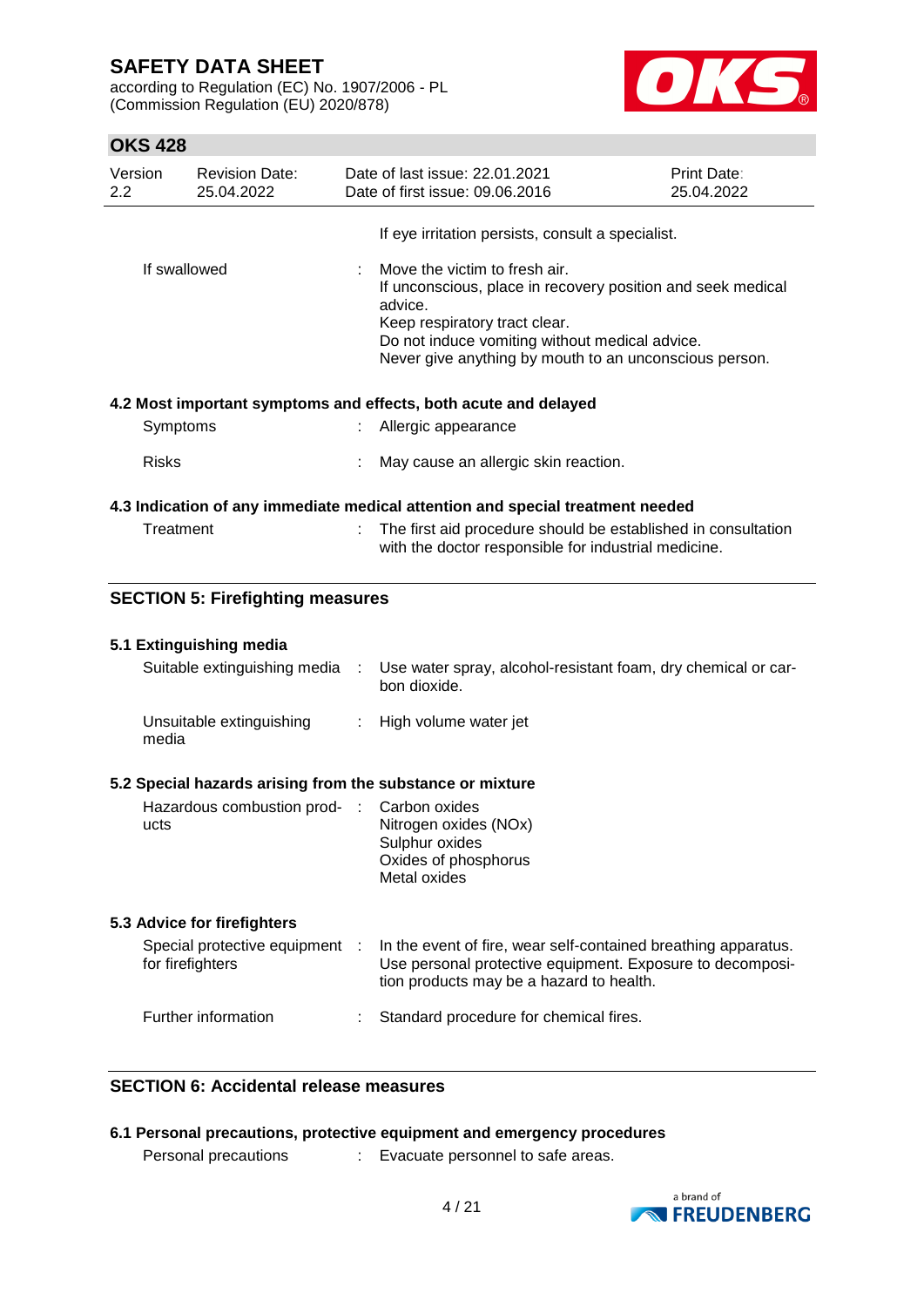according to Regulation (EC) No. 1907/2006 - PL (Commission Regulation (EU) 2020/878)



## **OKS 428**

| Version<br>$2.2^{\circ}$ | <b>Revision Date:</b><br>25.04.2022  | Date of last issue: 22.01.2021<br>Date of first issue: 09.06.2016                                                                                                                                                                        | Print Date:<br>25.04.2022 |
|--------------------------|--------------------------------------|------------------------------------------------------------------------------------------------------------------------------------------------------------------------------------------------------------------------------------------|---------------------------|
|                          |                                      | Use the indicated respiratory protection if the occupational<br>exposure limit is exceeded and/or in case of product release<br>(dust).<br>Do not breathe vapours, aerosols.<br>Refer to protective measures listed in sections 7 and 8. |                           |
|                          | <b>6.2 Environmental precautions</b> |                                                                                                                                                                                                                                          |                           |
|                          | Environmental precautions            | $\therefore$ Try to prevent the material from entering drains or water<br>courses.<br>Local authorities should be advised if significant spillages<br>cannot be contained.                                                               |                           |
|                          | Methods for cleaning up              | 6.3 Methods and material for containment and cleaning up<br>: Clean up promptly by sweeping or vacuum.<br>Keep in suitable, closed containers for disposal.                                                                              |                           |

### **6.4 Reference to other sections**

For personal protection see section 8.

### **SECTION 7: Handling and storage**

### **7.1 Precautions for safe handling**

| Advice on safe handling | : Avoid contact with skin and eyes.<br>For personal protection see section 8.<br>Persons with a history of skin sensitisation problems or asth-<br>ma, allergies, chronic or recurrent respiratory disease should<br>not be employed in any process in which this mixture is being<br>used.<br>Smoking, eating and drinking should be prohibited in the ap-<br>plication area.<br>Wash hands and face before breaks and immediately after<br>handling the product.<br>Do not get in eyes or mouth or on skin.<br>Do not get on skin or clothing.<br>Do not ingest.<br>Do not repack.<br>These safety instructions also apply to empty packaging which<br>may still contain product residues.<br>Keep container closed when not in use. |
|-------------------------|----------------------------------------------------------------------------------------------------------------------------------------------------------------------------------------------------------------------------------------------------------------------------------------------------------------------------------------------------------------------------------------------------------------------------------------------------------------------------------------------------------------------------------------------------------------------------------------------------------------------------------------------------------------------------------------------------------------------------------------|
| Hygiene measures        | Wash face, hands and any exposed skin thoroughly after<br>handling.                                                                                                                                                                                                                                                                                                                                                                                                                                                                                                                                                                                                                                                                    |

### **7.2 Conditions for safe storage, including any incompatibilities**

| Requirements for storage | Store in original container. Keep container closed when not in |
|--------------------------|----------------------------------------------------------------|
| areas and containers     | use. Keep in a dry, cool and well-ventilated place. Containers |
|                          | which are opened must be carefully resealed and kept upright   |
|                          | to prevent leakage. Store in accordance with the particular    |

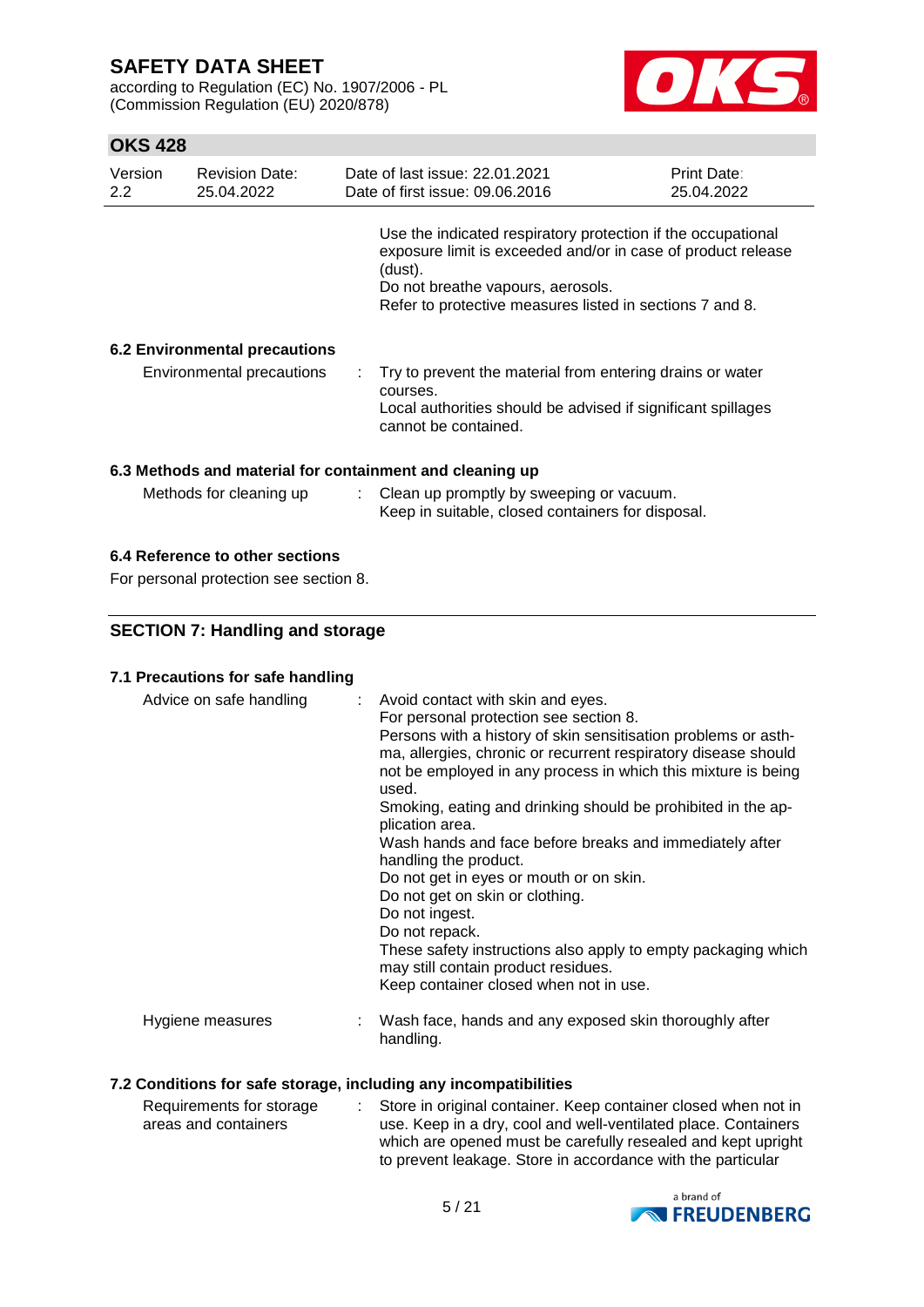according to Regulation (EC) No. 1907/2006 - PL (Commission Regulation (EU) 2020/878)



### **OKS 428**

| Version | <b>Revision Date:</b> | Date of last issue: 22.01.2021                              | <b>Print Date:</b> |
|---------|-----------------------|-------------------------------------------------------------|--------------------|
| 2.2     | 25.04.2022            | Date of first issue: 09.06.2016                             | 25.04.2022         |
|         |                       | national regulations. Keep in properly labelled containers. |                    |

### **7.3 Specific end use(s)**

Specific use(s) : Specific instructions for handling, not required.

### **SECTION 8: Exposure controls/personal protection**

### **8.1 Control parameters**

### **Occupational Exposure Limits**

| Components                                                                                                            | CAS-No.           | Value type (Form<br>of exposure) | Control parameters                 | <b>Basis</b>             |
|-----------------------------------------------------------------------------------------------------------------------|-------------------|----------------------------------|------------------------------------|--------------------------|
| Molybdenum triox-<br>ide, reaction prod-<br>ucts with bis[O,O-<br>bis(2-ethylhexyl)]<br>hydrogen dithio-<br>phosphate | Not As-<br>signed | <b>NDS</b>                       | $4 \text{ mg/m}$ 3<br>(Molybdenum) | PL OEL<br>$(2018-07-07)$ |
|                                                                                                                       |                   | <b>NDSch</b>                     | 10 mg/m $3$<br>(Molybdenum)        | PL OEL<br>$(2018-07-07)$ |

### **Derived No Effect Level (DNEL) according to Regulation (EC) No. 1907/2006:**

| Substance name                                                                                                      | End Use | Exposure routes | Potential health ef-<br>fects | Value                  |
|---------------------------------------------------------------------------------------------------------------------|---------|-----------------|-------------------------------|------------------------|
| 1,3,4-Thiadiazolidine-<br>2,5-dithione, reaction<br>products with hydro-<br>gen peroxide and tert-<br>dodecanethiol | Workers | Inhalation      |                               | 4,408 mg/m3            |
|                                                                                                                     | Workers | Dermal          |                               | $6,25$ mg/kg<br>bw/day |
| $bis(4-(1,1,3,3-$<br>tetramethyl-<br>butyl)phenyl)amine                                                             | Workers | Inhalation      | Long-term systemic<br>effects | 4,11 mg/m3             |
|                                                                                                                     | Workers | Skin contact    | Long-term systemic<br>effects | 1,17 mg/kg<br>bw/day   |
| Molybdenum trioxide,<br>reaction products with<br>bis[O,O-bis(2-<br>ethylhexyl)] hydrogen<br>dithiophosphate        | Workers | Inhalation      | Long-term systemic<br>effects | 4,93 mg/m3             |
|                                                                                                                     | Workers | Dermal          | Long-term systemic<br>effects | $1,4$ mg/kg<br>bw/day  |
| Condensation prod-<br>ucts of fatty acids, tall<br>oil with 2-amino-2-<br>ethylpropanediol                          | Workers | Dermal          | Long-term systemic<br>effects | 8,33 mg/kg<br>bw/day   |

**Predicted No Effect Concentration (PNEC) according to Regulation (EC) No. 1907/2006:**

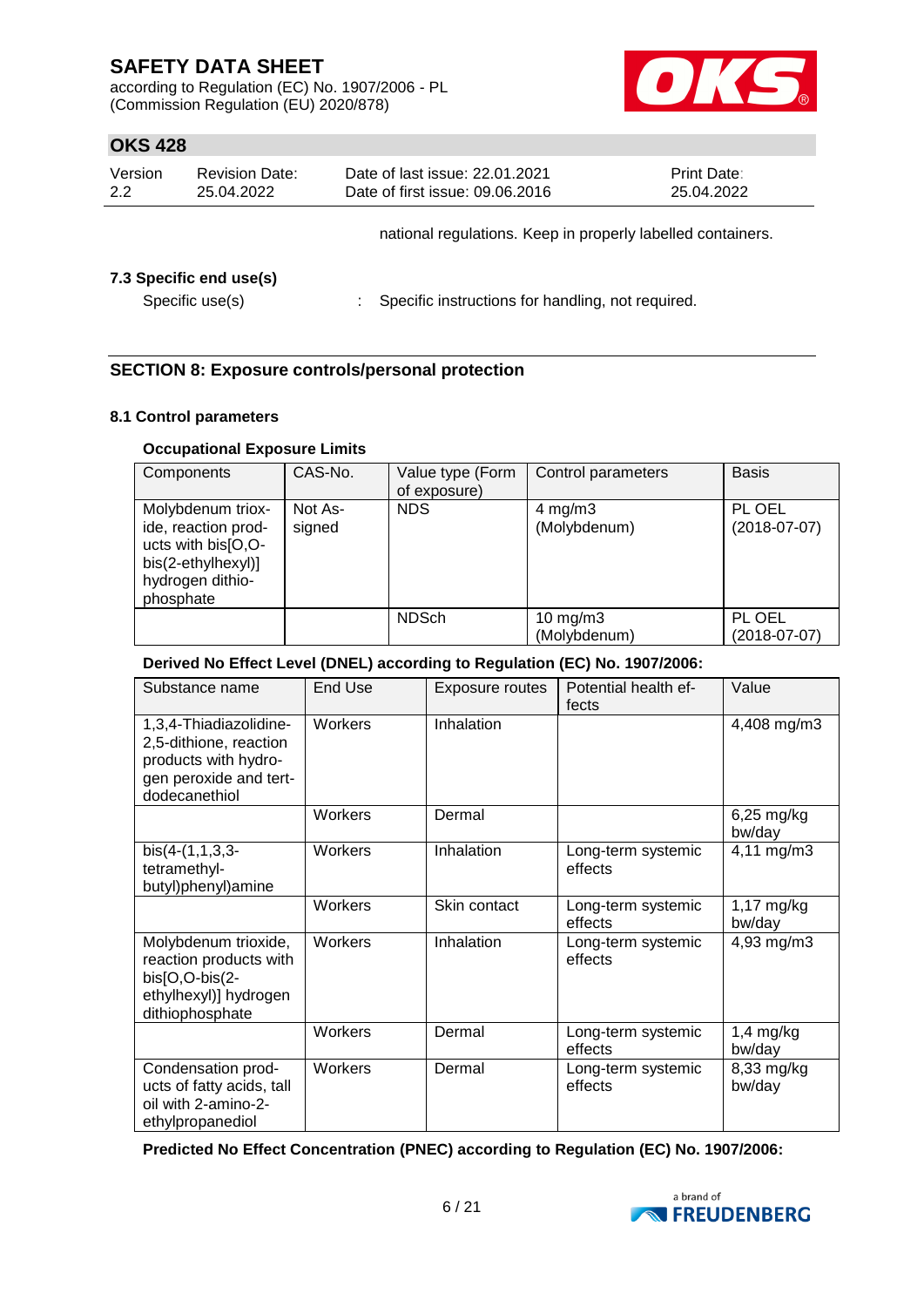according to Regulation (EC) No. 1907/2006 - PL (Commission Regulation (EU) 2020/878)



## **OKS 428**

| Version | <b>Revision Date:</b> | Date of last issue: 22.01.2021  | <b>Print Date:</b> |
|---------|-----------------------|---------------------------------|--------------------|
| 2.2     | 25.04.2022            | Date of first issue: 09.06.2016 | 25.04.2022         |

| Substance name                   | <b>Environmental Compartment</b> | Value          |
|----------------------------------|----------------------------------|----------------|
| 1,3,4-Thiadiazolidine-2,5-       | Fresh water                      | $0,041$ mg/l   |
| dithione, reaction products with |                                  |                |
| hydrogen peroxide and tert-      |                                  |                |
| dodecanethiol                    |                                  |                |
|                                  | Marine water                     | $0,0041$ mg/l  |
|                                  | Fresh water sediment             | 380,62 mg/kg   |
|                                  | Marine sediment                  | 38,06 mg/kg    |
|                                  | Sewage treatment plant           | 8000 mg/l      |
|                                  | Soil                             | 308,98 mg/kg   |
| $bis(4-(1,1,3,3)$                | Fresh water                      | 0,00002 µg/l   |
| tetramethylbutyl)phenyl)amine    |                                  |                |
|                                  | Marine water                     | 0,000002 µg/l  |
|                                  | Fresh water sediment             | 0,00467 mg/kg  |
|                                  | Marine sediment                  | 0,000467 mg/kg |
|                                  | Soil                             | 0,000934 mg/kg |

### **8.2 Exposure controls**

| <b>Engineering measures</b><br>none                                   |                                                                                                                                                                                                                                                                                                                                             |  |  |  |  |  |
|-----------------------------------------------------------------------|---------------------------------------------------------------------------------------------------------------------------------------------------------------------------------------------------------------------------------------------------------------------------------------------------------------------------------------------|--|--|--|--|--|
| Personal protective equipment                                         |                                                                                                                                                                                                                                                                                                                                             |  |  |  |  |  |
| Eye protection                                                        | Safety glasses with side-shields                                                                                                                                                                                                                                                                                                            |  |  |  |  |  |
| Hand protection<br>Material<br>Break through time<br>Protective index | Nitrile rubber<br>$:$ > 10 min<br>$\therefore$ Class 1                                                                                                                                                                                                                                                                                      |  |  |  |  |  |
| Remarks                                                               | Wear protective gloves. The break through time depends<br>amongst other things on the material, the thickness and the<br>type of glove and therefore has to be measured for each<br>case.<br>The selected protective gloves have to satisfy the specifica-<br>tions of Regulation (EU) 2016/425 and the standard EN 374<br>derived from it. |  |  |  |  |  |
| Respiratory protection                                                | Not required; except in case of aerosol formation.                                                                                                                                                                                                                                                                                          |  |  |  |  |  |
| Filter type                                                           | Filter type P                                                                                                                                                                                                                                                                                                                               |  |  |  |  |  |
| Protective measures                                                   | The type of protective equipment must be selected according<br>to the concentration and amount of the dangerous substance<br>at the specific workplace.<br>Choose body protection in relation to its type, to the concen-<br>tration and amount of dangerous substances, and to the spe-<br>cific work-place.                               |  |  |  |  |  |

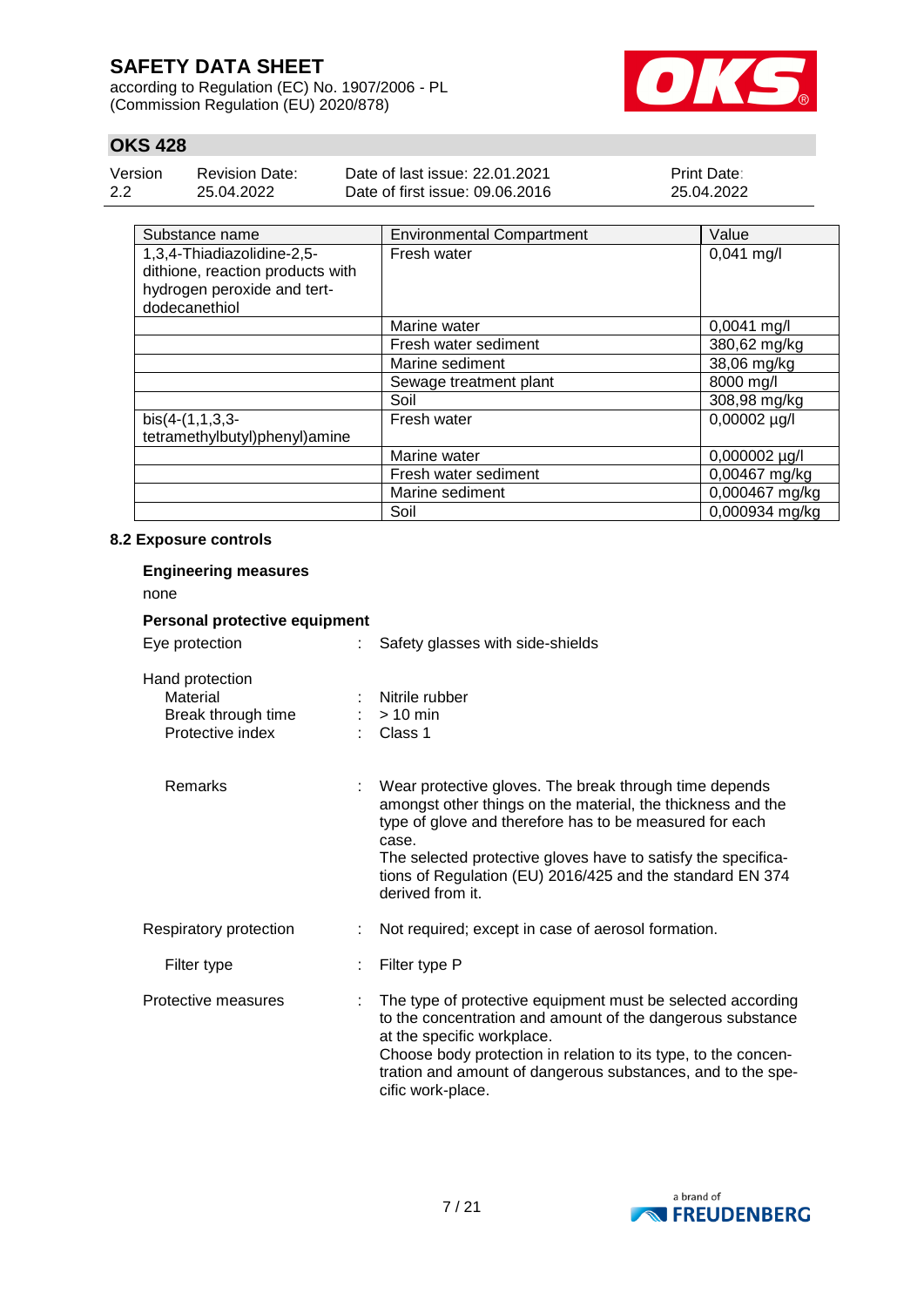according to Regulation (EC) No. 1907/2006 - PL (Commission Regulation (EU) 2020/878)



### **OKS 428**

| Version | <b>Revision Date:</b> | Date of last issue: 22.01.2021  | <b>Print Date:</b> |
|---------|-----------------------|---------------------------------|--------------------|
| 2.2     | 25.04.2022            | Date of first issue: 09.06.2016 | 25.04.2022         |

### **SECTION 9: Physical and chemical properties**

### **9.1 Information on basic physical and chemical properties**

| Physical state                                        |   | paste                                                         |
|-------------------------------------------------------|---|---------------------------------------------------------------|
| Colour                                                | ÷ | brown                                                         |
| Odour                                                 |   | characteristic                                                |
| <b>Odour Threshold</b>                                | ÷ | No data available                                             |
|                                                       |   |                                                               |
| Melting point/range                                   | ÷ | No data available                                             |
| Boiling point/boiling range                           |   | No data available                                             |
| Flammability (solid, gas)                             | ÷ | <b>Combustible Solids</b>                                     |
| Upper explosion limit / Upper :<br>flammability limit |   | No data available                                             |
| Lower explosion limit / Lower :<br>flammability limit |   | No data available                                             |
| Flash point                                           | ÷ | Not applicable                                                |
| Auto-ignition temperature                             |   | No data available                                             |
| Decomposition temperature                             | ÷ | No data available                                             |
| рH                                                    | ÷ | Not applicable<br>substance/mixture is non-soluble (in water) |
| Viscosity                                             |   |                                                               |
| Viscosity, dynamic                                    | ÷ | No data available                                             |
| Viscosity, kinematic                                  | ÷ | Not applicable                                                |
| Solubility(ies)<br>Water solubility                   |   | insoluble                                                     |
| Solubility in other solvents : No data available      |   |                                                               |
| Partition coefficient: n-<br>octanol/water            | ÷ | No data available                                             |
| Vapour pressure                                       |   | < 0,001 hPa (20 °C)                                           |
| Relative density                                      |   | 0,99(20 °C)                                                   |
|                                                       |   |                                                               |

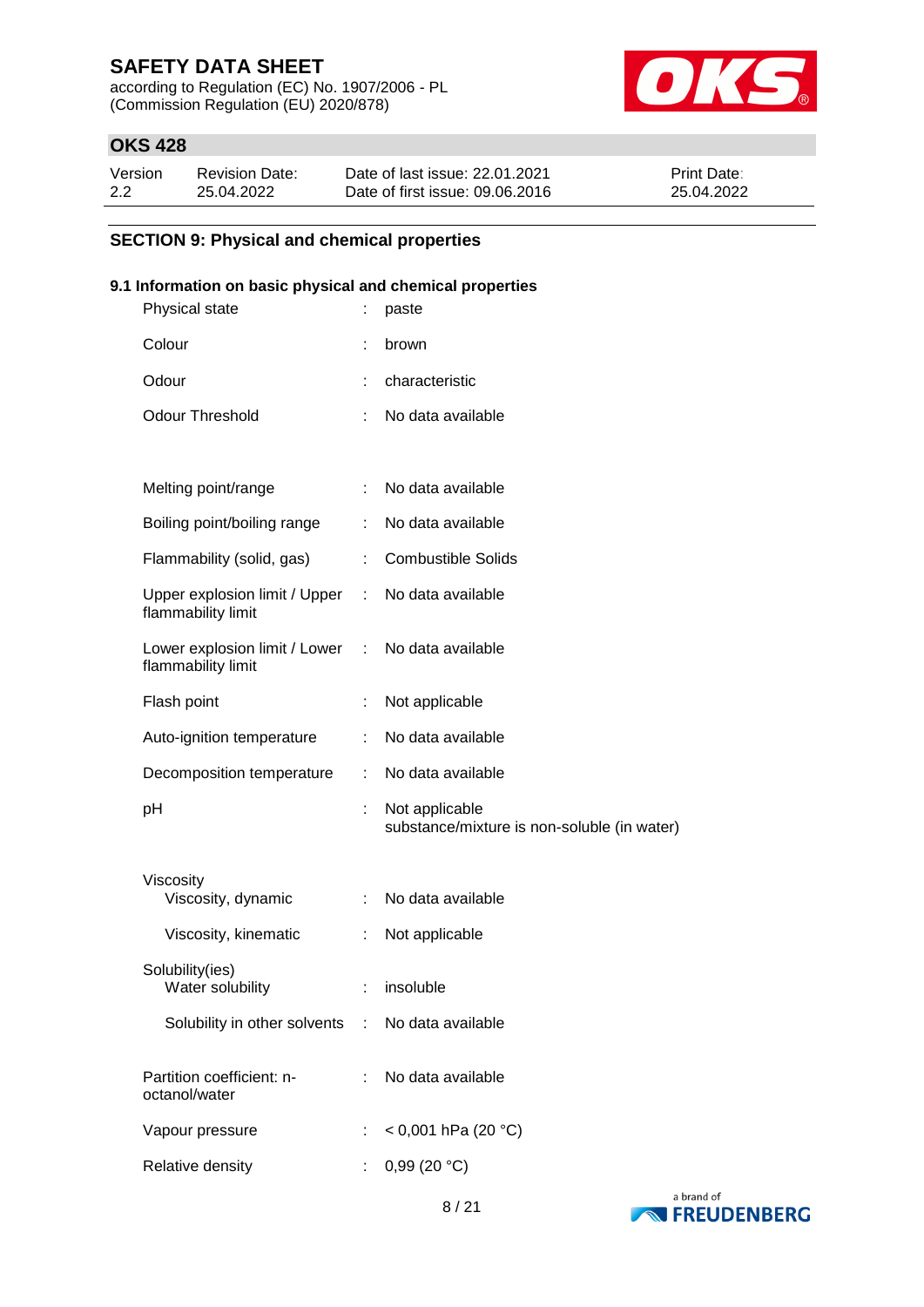according to Regulation (EC) No. 1907/2006 - PL (Commission Regulation (EU) 2020/878)



## **OKS 428**

| Version<br>$2.2^{\circ}$ |                     | <b>Revision Date:</b><br>25.04.2022 |                   | Date of last issue: 22.01.2021<br>Date of first issue: 09.06.2016 | <b>Print Date:</b><br>25.04.2022 |
|--------------------------|---------------------|-------------------------------------|-------------------|-------------------------------------------------------------------|----------------------------------|
|                          |                     |                                     |                   | Reference substance: Water<br>The value is calculated             |                                  |
|                          | Density             |                                     | ÷                 | $0,99$ g/cm3<br>(20 °C)                                           |                                  |
|                          | <b>Bulk density</b> |                                     |                   | No data available                                                 |                                  |
| Relative vapour density  |                     | ÷                                   | No data available |                                                                   |                                  |
| 9.2 Other information    |                     |                                     |                   |                                                                   |                                  |
|                          | <b>Explosives</b>   |                                     | ÷                 | Not explosive                                                     |                                  |
|                          |                     | Oxidizing properties                | ÷                 | No data available                                                 |                                  |
|                          | Self-ignition       |                                     |                   | No data available                                                 |                                  |
|                          |                     | Evaporation rate                    |                   | No data available                                                 |                                  |
|                          |                     | Sublimation point                   |                   | No data available                                                 |                                  |

### **SECTION 10: Stability and reactivity**

# **10.1 Reactivity** No hazards to be specially mentioned. **10.2 Chemical stability** Stable under normal conditions. **10.3 Possibility of hazardous reactions** Hazardous reactions : No dangerous reaction known under conditions of normal use. **10.4 Conditions to avoid** Conditions to avoid : No conditions to be specially mentioned. **10.5 Incompatible materials** Materials to avoid : No materials to be especially mentioned. **10.6 Hazardous decomposition products** No decomposition if stored and applied as directed.

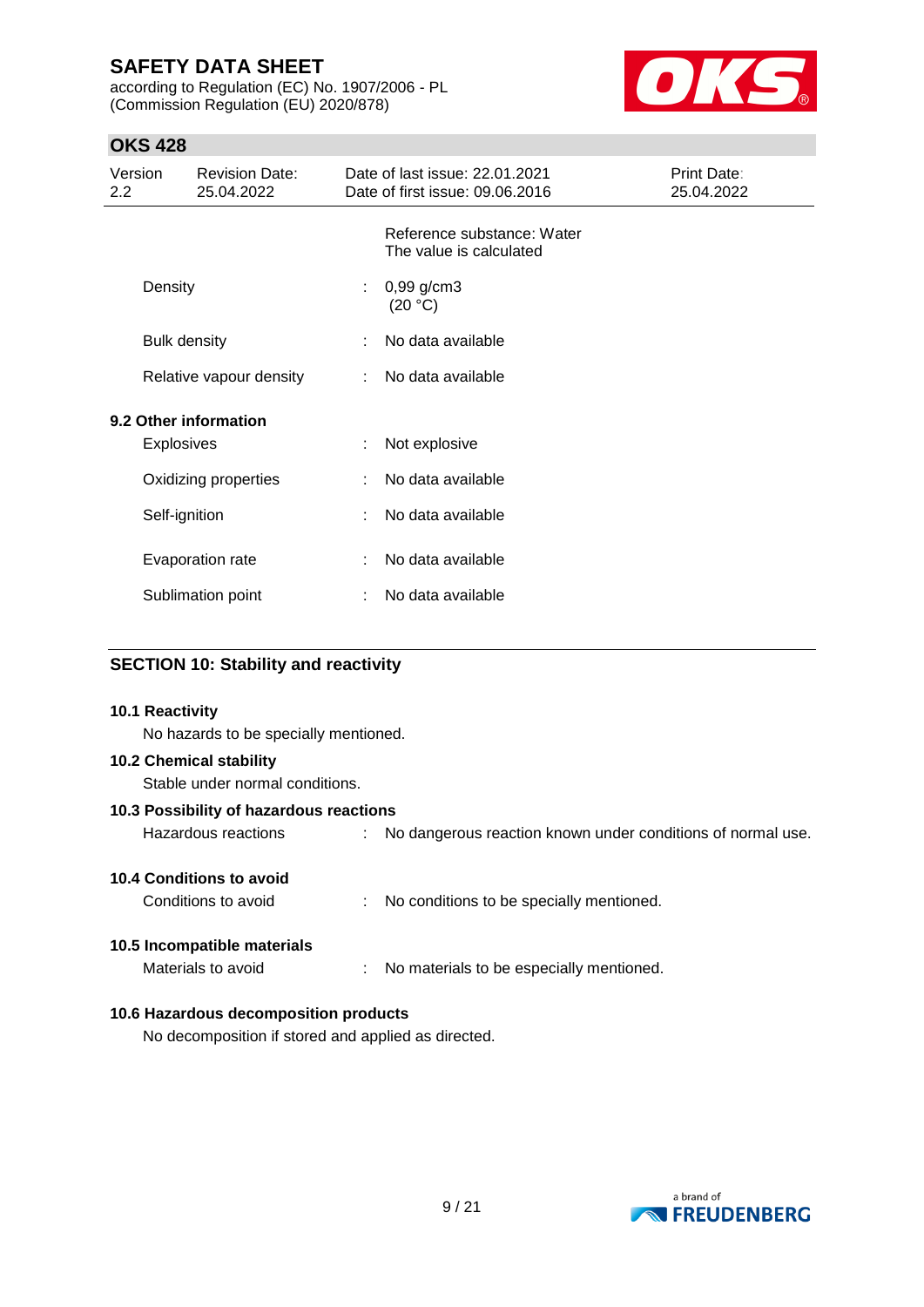according to Regulation (EC) No. 1907/2006 - PL (Commission Regulation (EU) 2020/878)



### **OKS 428**

| Version | <b>Revision Date:</b> | Date of last issue: 22.01.2021  | <b>Print Date:</b> |
|---------|-----------------------|---------------------------------|--------------------|
| 2.2     | 25.04.2022            | Date of first issue: 09.06.2016 | 25.04.2022         |

### **SECTION 11: Toxicological information**

#### **11.1 Information on hazard classes as defined in Regulation (EC) No 1272/2008**

| <b>Acute toxicity</b>            |                               |                                                                                                                                        |
|----------------------------------|-------------------------------|----------------------------------------------------------------------------------------------------------------------------------------|
| <b>Product:</b>                  |                               |                                                                                                                                        |
| Acute oral toxicity              | $\mathcal{L}^{\text{max}}$    | Remarks: This information is not available.                                                                                            |
| Acute inhalation toxicity        | ÷.                            | Remarks: This information is not available.                                                                                            |
| Acute dermal toxicity            | ÷                             | Symptoms: Redness, Local irritation                                                                                                    |
| Components:                      |                               |                                                                                                                                        |
| dodecanethiol:                   |                               | 1,3,4-Thiadiazolidine-2,5-dithione, reaction products with hydrogen peroxide and tert-                                                 |
| Acute oral toxicity              | $\mathbb{Z}^{\mathbb{Z}^n}$ . | LD50 (Rat): $> 5.000$ mg/kg                                                                                                            |
| Acute dermal toxicity            |                               | LD50 (Rat): $> 2.000$ mg/kg<br>Method: OECD Test Guideline 402<br>Assessment: The substance or mixture has no acute dermal<br>toxicity |
| phosphate:                       |                               | Molybdenum trioxide, reaction products with bis[O,O-bis(2-ethylhexyl)] hydrogen dithio-                                                |
| Acute dermal toxicity            | $\mathbb{R}^{\mathbb{Z}}$     | Symptoms: Redness, Local irritation                                                                                                    |
|                                  |                               |                                                                                                                                        |
|                                  |                               | Condensation products of fatty acids, tall oil with 2-amino-2-ethylpropanediol:                                                        |
| Acute oral toxicity              |                               | LD50 (Rat): $> 2.000$ mg/kg<br>Method: OECD Test Guideline 425<br>Assessment: The substance or mixture has no acute oral tox-<br>icity |
| Acute dermal toxicity            |                               | LD50 (Rat): $> 2.000$ mg/kg<br>Method: OECD Test Guideline 402<br>Assessment: The substance or mixture has no acute dermal<br>toxicity |
| <b>Skin corrosion/irritation</b> |                               |                                                                                                                                        |
| <b>Product:</b><br>Remarks       |                               | This information is not available.                                                                                                     |

#### **Components:**

### **1,3,4-Thiadiazolidine-2,5-dithione, reaction products with hydrogen peroxide and tertdodecanethiol:** Species : Rabbit

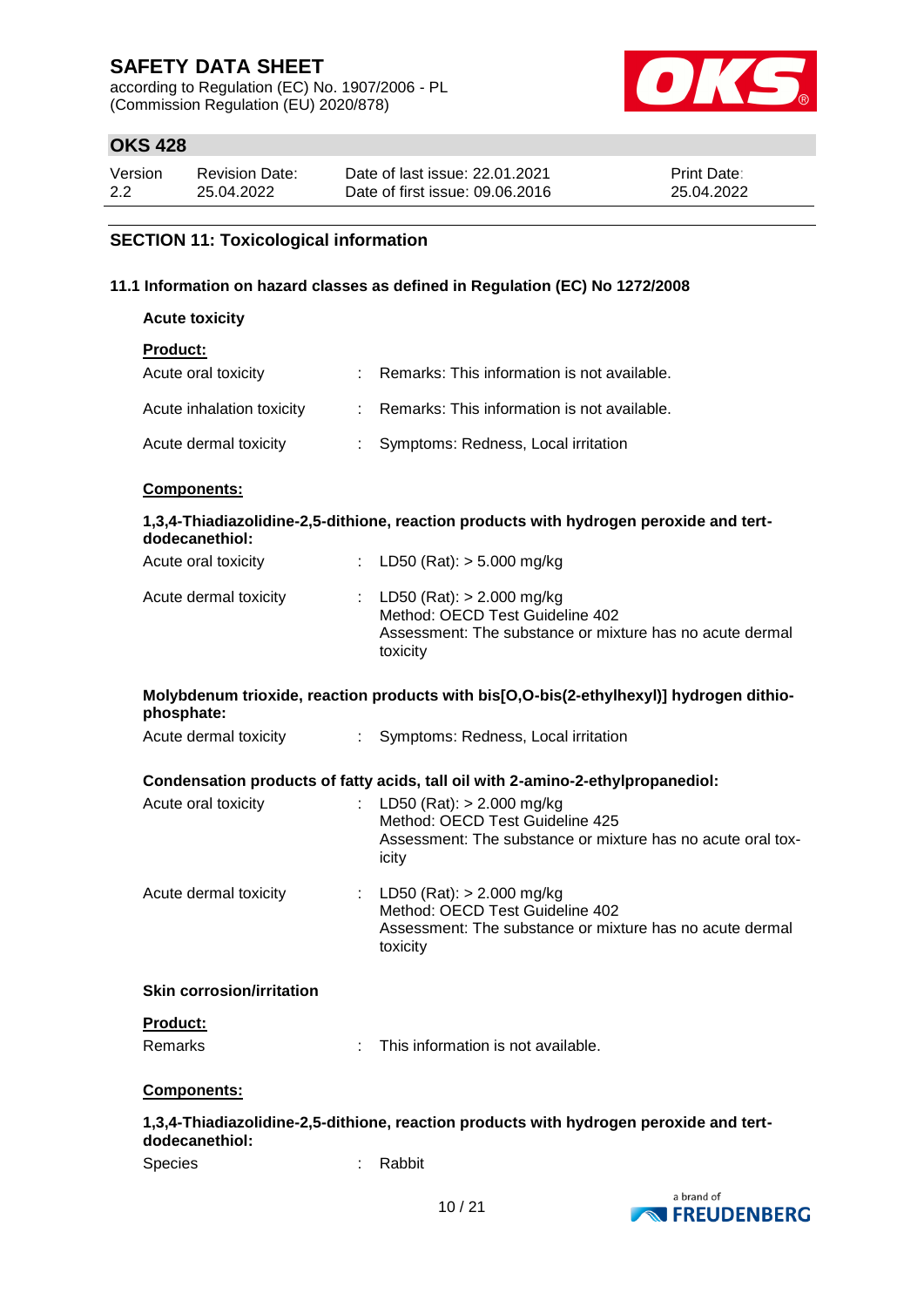according to Regulation (EC) No. 1907/2006 - PL (Commission Regulation (EU) 2020/878)



# **OKS 428**

| Version<br>$2.2\phantom{0}$ | <b>Revision Date:</b><br>25.04.2022      |                | Date of last issue: 22.01.2021<br>Date of first issue: 09.06.2016                       | Print Date:<br>25.04.2022 |
|-----------------------------|------------------------------------------|----------------|-----------------------------------------------------------------------------------------|---------------------------|
|                             | Assessment<br>Result                     |                | : No skin irritation<br>: No skin irritation                                            |                           |
|                             |                                          |                | Molybdenum trioxide, reaction products with bis[O,O-bis(2-ethylhexyl)] hydrogen dithio- |                           |
|                             | phosphate:                               |                |                                                                                         |                           |
|                             | Assessment                               |                | : Irritating to skin.                                                                   |                           |
|                             | Result                                   |                | : Irritating to skin.                                                                   |                           |
|                             | Remarks                                  |                | Irritating to skin.                                                                     |                           |
|                             |                                          |                | Condensation products of fatty acids, tall oil with 2-amino-2-ethylpropanediol:         |                           |
|                             | <b>Species</b>                           | $\mathbb{R}^n$ | reconstructed human epidermis (RhE)                                                     |                           |
|                             | Assessment                               |                | : No skin irritation                                                                    |                           |
|                             | Result                                   |                | : No skin irritation                                                                    |                           |
|                             | Serious eye damage/eye irritation        |                |                                                                                         |                           |
|                             | <b>Product:</b>                          |                |                                                                                         |                           |
|                             | <b>Remarks</b>                           |                | : This information is not available.                                                    |                           |
|                             | <b>Components:</b>                       |                |                                                                                         |                           |
|                             | dodecanethiol:                           |                | 1,3,4-Thiadiazolidine-2,5-dithione, reaction products with hydrogen peroxide and tert-  |                           |
|                             | <b>Species</b>                           |                | : Rabbit                                                                                |                           |
|                             | Assessment                               |                | : No eye irritation                                                                     |                           |
|                             | Result                                   |                | : No eye irritation                                                                     |                           |
|                             |                                          |                | Molybdenum trioxide, reaction products with bis[O,O-bis(2-ethylhexyl)] hydrogen dithio- |                           |
|                             | phosphate:                               |                |                                                                                         |                           |
|                             | Assessment                               |                | No eye irritation                                                                       |                           |
|                             | Result                                   |                | No eye irritation                                                                       |                           |
|                             |                                          |                | Condensation products of fatty acids, tall oil with 2-amino-2-ethylpropanediol:         |                           |
|                             | Species                                  |                | Rabbit                                                                                  |                           |
|                             | Assessment                               |                | : No eye irritation                                                                     |                           |
|                             | Result                                   |                | : No eye irritation                                                                     |                           |
|                             | <b>Respiratory or skin sensitisation</b> |                |                                                                                         |                           |
|                             | <b>Product:</b>                          |                |                                                                                         |                           |
|                             | Remarks                                  |                | : This information is not available.                                                    |                           |
|                             | Components:                              |                |                                                                                         |                           |
|                             | dodecanethiol:                           |                | 1,3,4-Thiadiazolidine-2,5-dithione, reaction products with hydrogen peroxide and tert-  |                           |
|                             | Species                                  |                | Guinea pig                                                                              |                           |

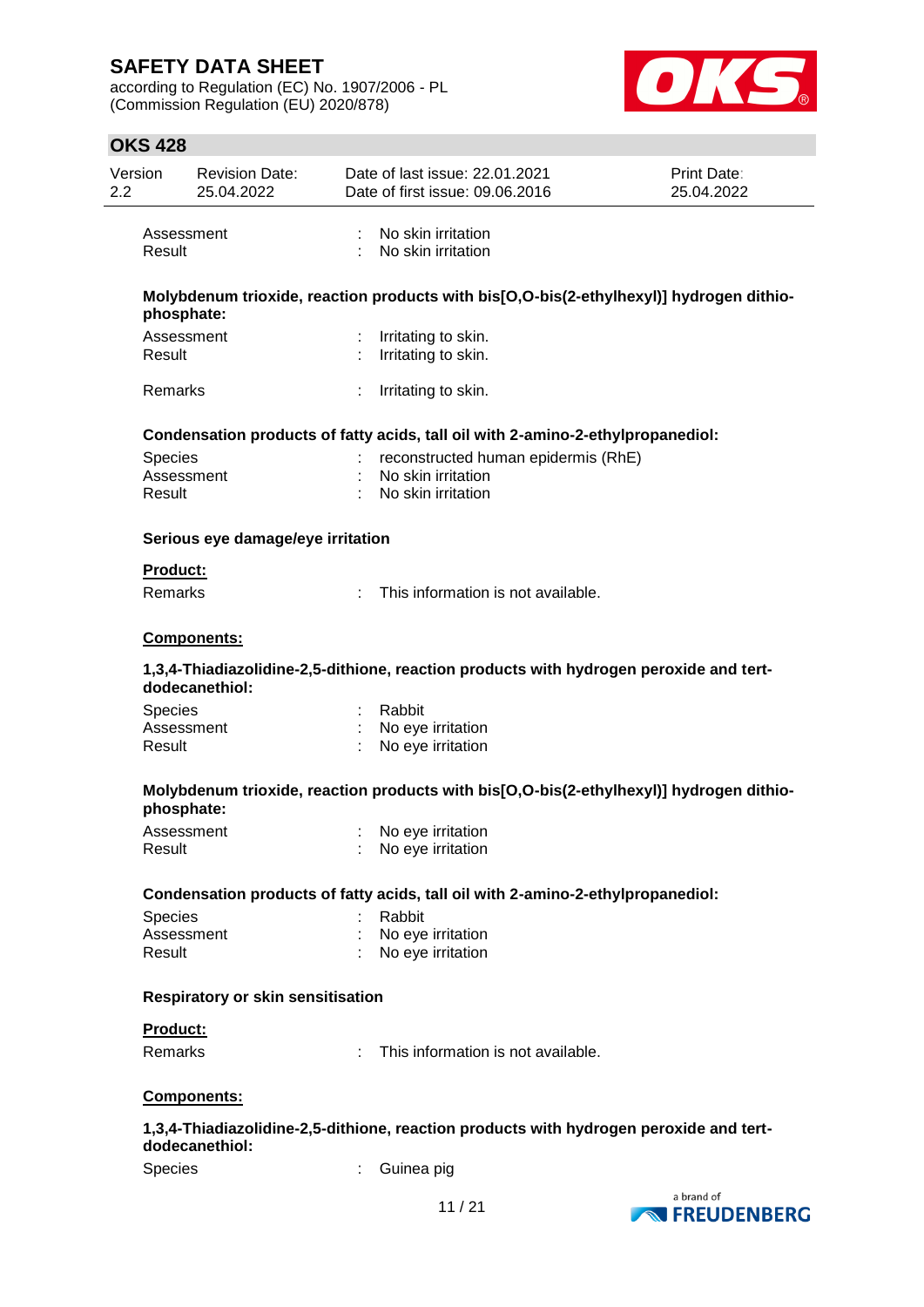according to Regulation (EC) No. 1907/2006 - PL (Commission Regulation (EU) 2020/878)



# **OKS 428**

| Version<br>2.2  | <b>Revision Date:</b><br>25.04.2022 |    | Date of last issue: 22.01.2021<br>Date of first issue: 09.06.2016                                        | Print Date:<br>25.04.2022 |
|-----------------|-------------------------------------|----|----------------------------------------------------------------------------------------------------------|---------------------------|
| Result          | Assessment                          |    | Does not cause skin sensitisation.<br>Does not cause skin sensitisation.                                 |                           |
|                 | phosphate:                          |    | Molybdenum trioxide, reaction products with bis[O,O-bis(2-ethylhexyl)] hydrogen dithio-                  |                           |
| Result          | Assessment                          |    | The product is a skin sensitiser, sub-category 1B.<br>The product is a skin sensitiser, sub-category 1B. |                           |
|                 |                                     |    | Condensation products of fatty acids, tall oil with 2-amino-2-ethylpropanediol:                          |                           |
| Result          | Assessment                          |    | May cause sensitisation by skin contact.<br>May cause sensitisation by skin contact.                     |                           |
|                 | <b>Germ cell mutagenicity</b>       |    |                                                                                                          |                           |
| <b>Product:</b> |                                     |    |                                                                                                          |                           |
|                 | Genotoxicity in vitro               |    | Remarks: No data available                                                                               |                           |
|                 | Genotoxicity in vivo                |    | Remarks: No data available                                                                               |                           |
|                 | Components:                         |    |                                                                                                          |                           |
|                 |                                     |    | Condensation products of fatty acids, tall oil with 2-amino-2-ethylpropanediol:                          |                           |
|                 | Genotoxicity in vitro               | t. | Remarks: In vitro tests did not show mutagenic effects                                                   |                           |
|                 | Carcinogenicity                     |    |                                                                                                          |                           |
| <b>Product:</b> |                                     |    |                                                                                                          |                           |
| Remarks         |                                     |    | No data available                                                                                        |                           |
|                 | <b>Reproductive toxicity</b>        |    |                                                                                                          |                           |
| <b>Product:</b> |                                     |    | Remarks: No data available                                                                               |                           |
|                 | Effects on fertility                |    |                                                                                                          |                           |
| ment            | Effects on foetal develop-          |    | Remarks: No data available                                                                               |                           |
|                 | Components:                         |    |                                                                                                          |                           |
|                 |                                     |    | Condensation products of fatty acids, tall oil with 2-amino-2-ethylpropanediol:                          |                           |
|                 | Reproductive toxicity - As-         |    | - Fertility -                                                                                            |                           |
| sessment        |                                     |    | Animal testing did not show any effects on fertility.                                                    |                           |
|                 | <b>Repeated dose toxicity</b>       |    |                                                                                                          |                           |
| Product:        |                                     |    |                                                                                                          |                           |
| Remarks         |                                     |    | This information is not available.                                                                       |                           |
|                 |                                     |    |                                                                                                          |                           |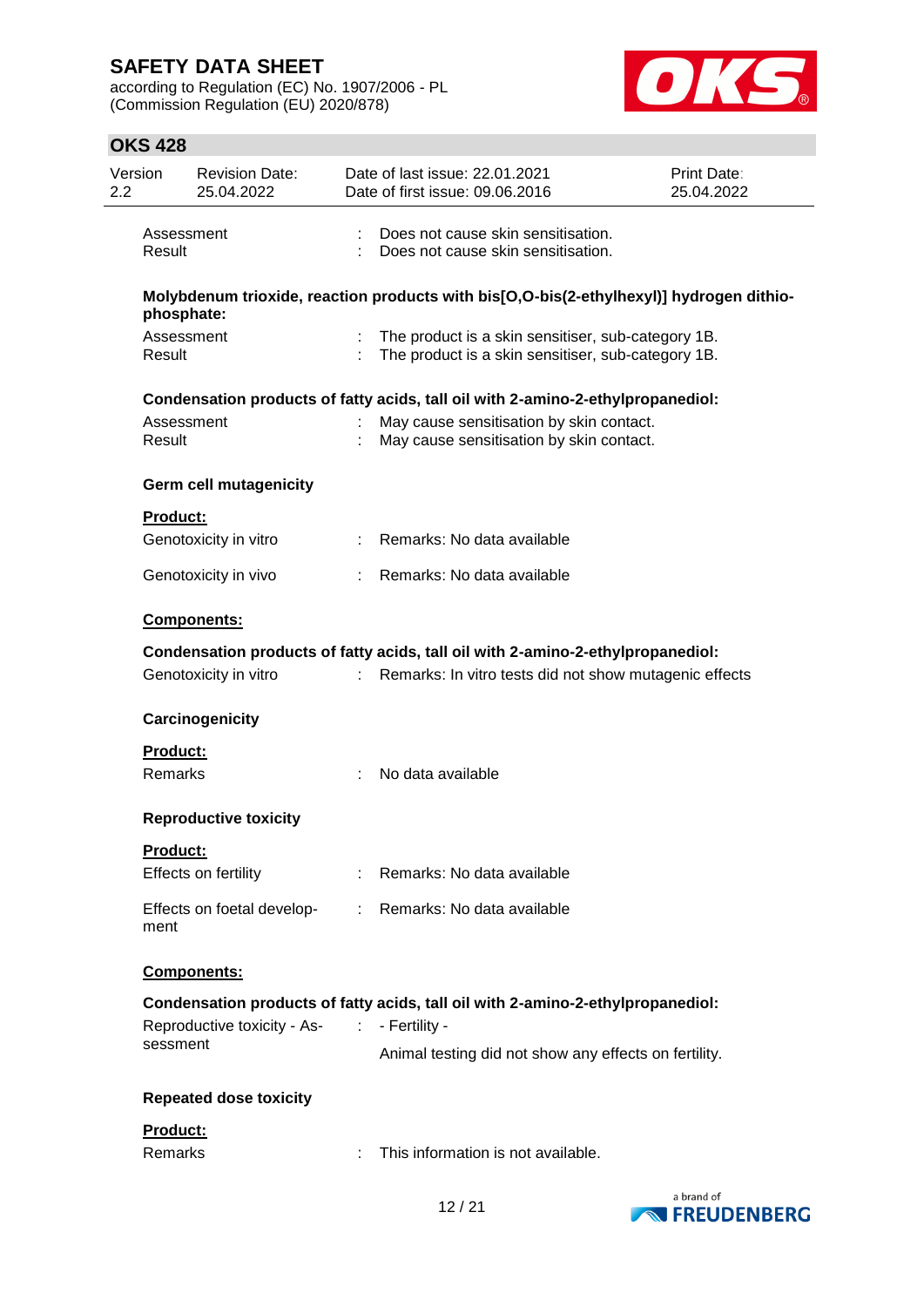according to Regulation (EC) No. 1907/2006 - PL (Commission Regulation (EU) 2020/878)



### **OKS 428**

| Version          |                 | <b>Revision Date:</b>                  | Date of last issue: 22.01.2021<br>Print Date: |                                                                                                                                                                                                                                                                           |  |
|------------------|-----------------|----------------------------------------|-----------------------------------------------|---------------------------------------------------------------------------------------------------------------------------------------------------------------------------------------------------------------------------------------------------------------------------|--|
| $2.2\phantom{0}$ |                 | 25.04.2022                             | Date of first issue: 09.06.2016<br>25.04.2022 |                                                                                                                                                                                                                                                                           |  |
|                  |                 | <b>Aspiration toxicity</b>             |                                               |                                                                                                                                                                                                                                                                           |  |
|                  | <b>Product:</b> | This information is not available.     |                                               |                                                                                                                                                                                                                                                                           |  |
|                  |                 | 11.2 Information on other hazards      |                                               |                                                                                                                                                                                                                                                                           |  |
|                  |                 | <b>Endocrine disrupting properties</b> |                                               |                                                                                                                                                                                                                                                                           |  |
|                  | <b>Product:</b> |                                        |                                               |                                                                                                                                                                                                                                                                           |  |
|                  | Assessment      |                                        |                                               | The substance/mixture does not contain components consid-<br>ered to have endocrine disrupting properties according to<br>REACH Article 57(f) or Commission Delegated regulation<br>(EU) 2017/2100 or Commission Regulation (EU) 2018/605 at<br>levels of 0.1% or higher. |  |
|                  |                 | <b>Further information</b>             |                                               |                                                                                                                                                                                                                                                                           |  |
|                  | <b>Product:</b> |                                        |                                               |                                                                                                                                                                                                                                                                           |  |
|                  | Remarks         |                                        |                                               | Information given is based on data on the components and<br>the toxicology of similar products.                                                                                                                                                                           |  |
|                  |                 | Components:                            |                                               |                                                                                                                                                                                                                                                                           |  |
|                  | phosphate:      |                                        |                                               | Molybdenum trioxide, reaction products with bis[O,O-bis(2-ethylhexyl)] hydrogen dithio-                                                                                                                                                                                   |  |
|                  | <b>Remarks</b>  |                                        |                                               | Ingestion causes irritation of upper respiratory system and<br>gastrointestinal disturbance.                                                                                                                                                                              |  |

### **SECTION 12: Ecological information**

### **12.1 Toxicity**

| <b>Product:</b>                                                                     |    |                            |
|-------------------------------------------------------------------------------------|----|----------------------------|
| Toxicity to fish                                                                    | t. | Remarks: No data available |
| Toxicity to daphnia and other : Remarks: No data available<br>aquatic invertebrates |    |                            |
| Toxicity to algae/aquatic<br>plants                                                 |    | Remarks: No data available |
| Toxicity to microorganisms                                                          | ÷  | Remarks: No data available |

#### **Components:**

**1,3,4-Thiadiazolidine-2,5-dithione, reaction products with hydrogen peroxide and tertdodecanethiol:**

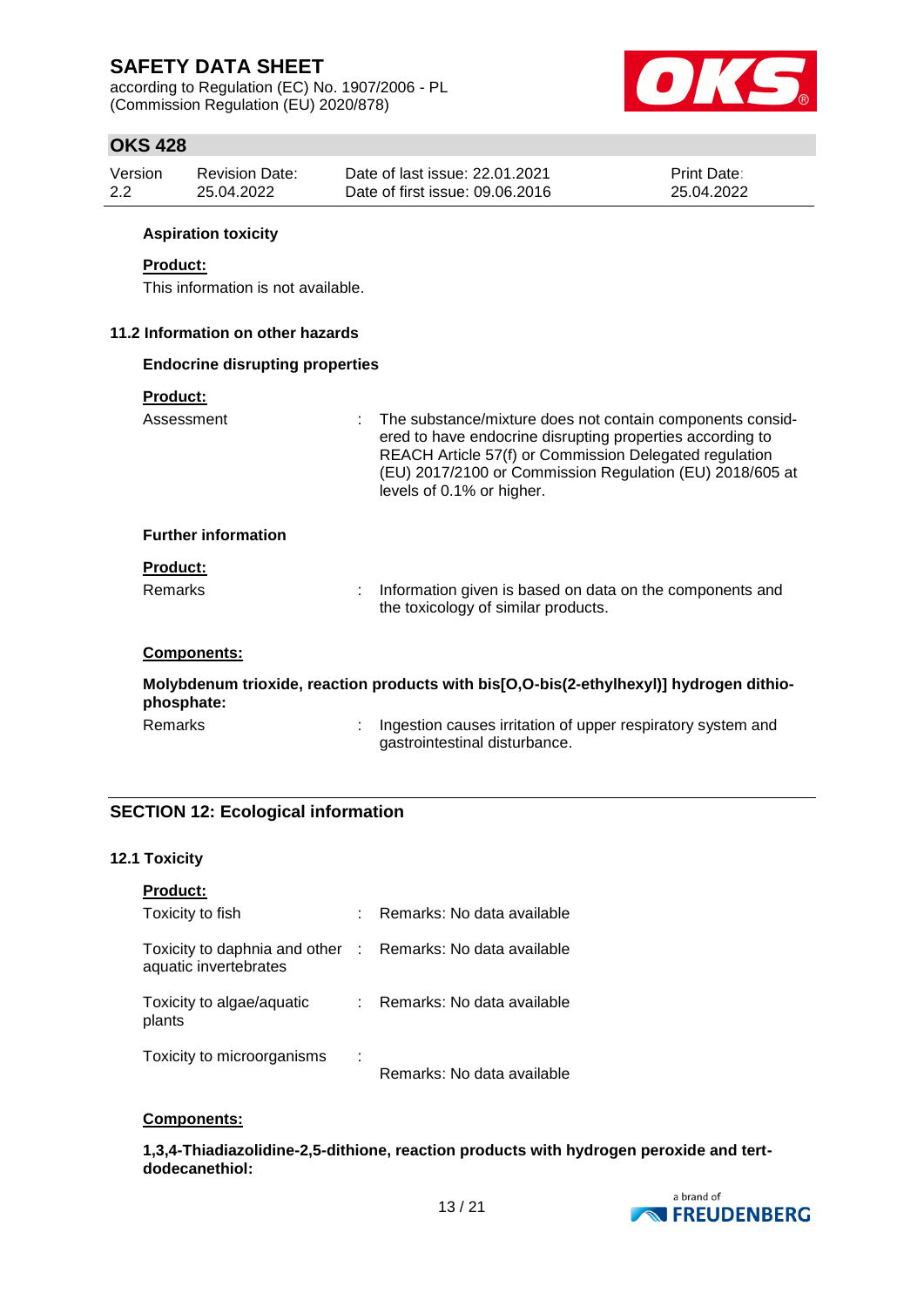according to Regulation (EC) No. 1907/2006 - PL (Commission Regulation (EU) 2020/878)



### **OKS 428**

| Version<br>2.2 | <b>Revision Date:</b><br>25.04.2022                      | Date of last issue: 22.01.2021<br>Date of first issue: 09.06.2016                                                                                                   | Print Date:<br>25.04.2022 |
|----------------|----------------------------------------------------------|---------------------------------------------------------------------------------------------------------------------------------------------------------------------|---------------------------|
|                | Toxicity to fish                                         | : LC50 (Pimephales promelas (fathead minnow)): > 1.000 mg/l<br>Exposure time: 96 h                                                                                  |                           |
|                | aquatic invertebrates                                    | Toxicity to daphnia and other : EC50 (Daphnia magna (Water flea)): 41 mg/l<br>Exposure time: 48 h                                                                   |                           |
| plants         | Toxicity to algae/aquatic                                | : EC50 (Pseudokirchneriella subcapitata (microalgae)): > 100<br>mg/l<br>Exposure time: 72 h                                                                         |                           |
|                | Toxicity to microorganisms                               | : EC50 (Pseudomonas putida): > 8.000 mg/l<br>Exposure time: 16 h                                                                                                    |                           |
|                | phosphate:                                               | Molybdenum trioxide, reaction products with bis[O,O-bis(2-ethylhexyl)] hydrogen dithio-                                                                             |                           |
|                | Toxicity to fish                                         | : LC50 (Oncorhynchus mykiss (rainbow trout)): > 100 mg/l<br>Exposure time: 96 h<br>Test Type: semi-static test<br>Method: OECD Test Guideline 203<br>GLP: yes       |                           |
|                |                                                          | Remarks: May cause long-term adverse effects in the aquatic<br>environment.                                                                                         |                           |
|                | Toxicity to daphnia and other :<br>aquatic invertebrates | EC50 (Daphnia magna (Water flea)): > 100 mg/l<br>Exposure time: 48 h<br>Test Type: static test<br>Method: OECD Test Guideline 202<br>GLP: yes                       |                           |
| plants         | Toxicity to algae/aquatic                                | EC50 (Pseudokirchneriella subcapitata (green algae)): > 100<br>mg/l<br>Exposure time: 72 h<br>Test Type: static test<br>Method: OECD Test Guideline 201<br>GLP: yes |                           |

### **12.2 Persistence and degradability**

#### **Product:**

| Biodegradability                                                | : Remarks: No data available |
|-----------------------------------------------------------------|------------------------------|
| Physico-chemical removabil- : Remarks: No data available<br>ity |                              |

#### **Components:**

# **1,3,4-Thiadiazolidine-2,5-dithione, reaction products with hydrogen peroxide and tertdodecanethiol:**

| Biodegradability | Result: Not rapidly biodegradable |
|------------------|-----------------------------------|
|                  | Biodegradation: 0 %               |

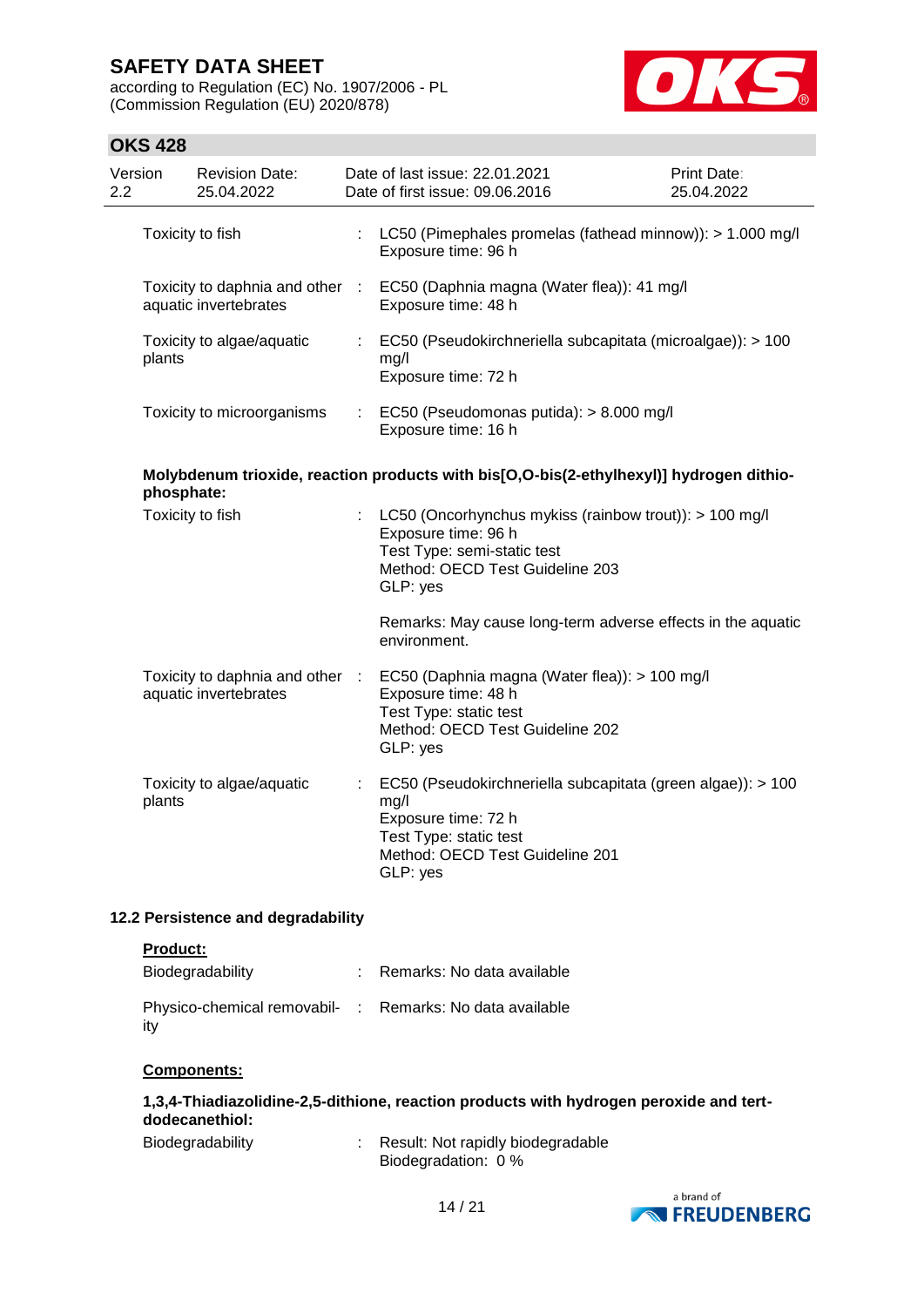according to Regulation (EC) No. 1907/2006 - PL (Commission Regulation (EU) 2020/878)



| <b>OKS 428</b>  |                                                    |    |                                                                                                                                                                                                                         |                           |
|-----------------|----------------------------------------------------|----|-------------------------------------------------------------------------------------------------------------------------------------------------------------------------------------------------------------------------|---------------------------|
| Version<br>2.2  | <b>Revision Date:</b><br>25.04.2022                |    | Date of last issue: 22.01.2021<br>Date of first issue: 09.06.2016                                                                                                                                                       | Print Date:<br>25.04.2022 |
|                 |                                                    |    | Exposure time: 28 d                                                                                                                                                                                                     |                           |
|                 | phosphate:                                         |    | Molybdenum trioxide, reaction products with bis[O,O-bis(2-ethylhexyl)] hydrogen dithio-                                                                                                                                 |                           |
|                 | Biodegradability                                   |    | Result: Not rapidly biodegradable<br>Biodegradation: 11 %<br>Exposure time: 28 d<br>Method: OECD Test Guideline 301B                                                                                                    |                           |
|                 |                                                    |    | Condensation products of fatty acids, tall oil with 2-amino-2-ethylpropanediol:                                                                                                                                         |                           |
|                 | Biodegradability                                   |    | Result: Not rapidly biodegradable                                                                                                                                                                                       |                           |
|                 | 12.3 Bioaccumulative potential                     |    |                                                                                                                                                                                                                         |                           |
| <b>Product:</b> |                                                    |    |                                                                                                                                                                                                                         |                           |
|                 | <b>Bioaccumulation</b>                             |    | Remarks: This mixture contains no substance considered to<br>be persistent, bioaccumulating and toxic (PBT).<br>This mixture contains no substance considered to be very<br>persistent and very bioaccumulating (vPvB). |                           |
|                 | Components:                                        |    |                                                                                                                                                                                                                         |                           |
|                 | dodecanethiol:                                     |    | 1,3,4-Thiadiazolidine-2,5-dithione, reaction products with hydrogen peroxide and tert-                                                                                                                                  |                           |
|                 | <b>Bioaccumulation</b>                             |    | Bioconcentration factor (BCF): 3,16                                                                                                                                                                                     |                           |
|                 | Partition coefficient: n-<br>octanol/water         |    | log Pow: 8                                                                                                                                                                                                              |                           |
|                 | phosphate:                                         |    | Molybdenum trioxide, reaction products with bis[O,O-bis(2-ethylhexyl)] hydrogen dithio-                                                                                                                                 |                           |
|                 | Partition coefficient: n-<br>octanol/water         |    | log Pow: > 4                                                                                                                                                                                                            |                           |
|                 |                                                    |    | Condensation products of fatty acids, tall oil with 2-amino-2-ethylpropanediol:                                                                                                                                         |                           |
|                 | <b>Bioaccumulation</b>                             |    | Bioconcentration factor (BCF): < 100                                                                                                                                                                                    |                           |
|                 | Partition coefficient: n-<br>octanol/water         |    | log Pow: 9,01                                                                                                                                                                                                           |                           |
|                 | 12.4 Mobility in soil                              |    |                                                                                                                                                                                                                         |                           |
| <b>Product:</b> |                                                    |    |                                                                                                                                                                                                                         |                           |
| Mobility        |                                                    |    | Remarks: No data available                                                                                                                                                                                              |                           |
|                 | Distribution among environ-<br>mental compartments | ÷. | Remarks: No data available                                                                                                                                                                                              |                           |

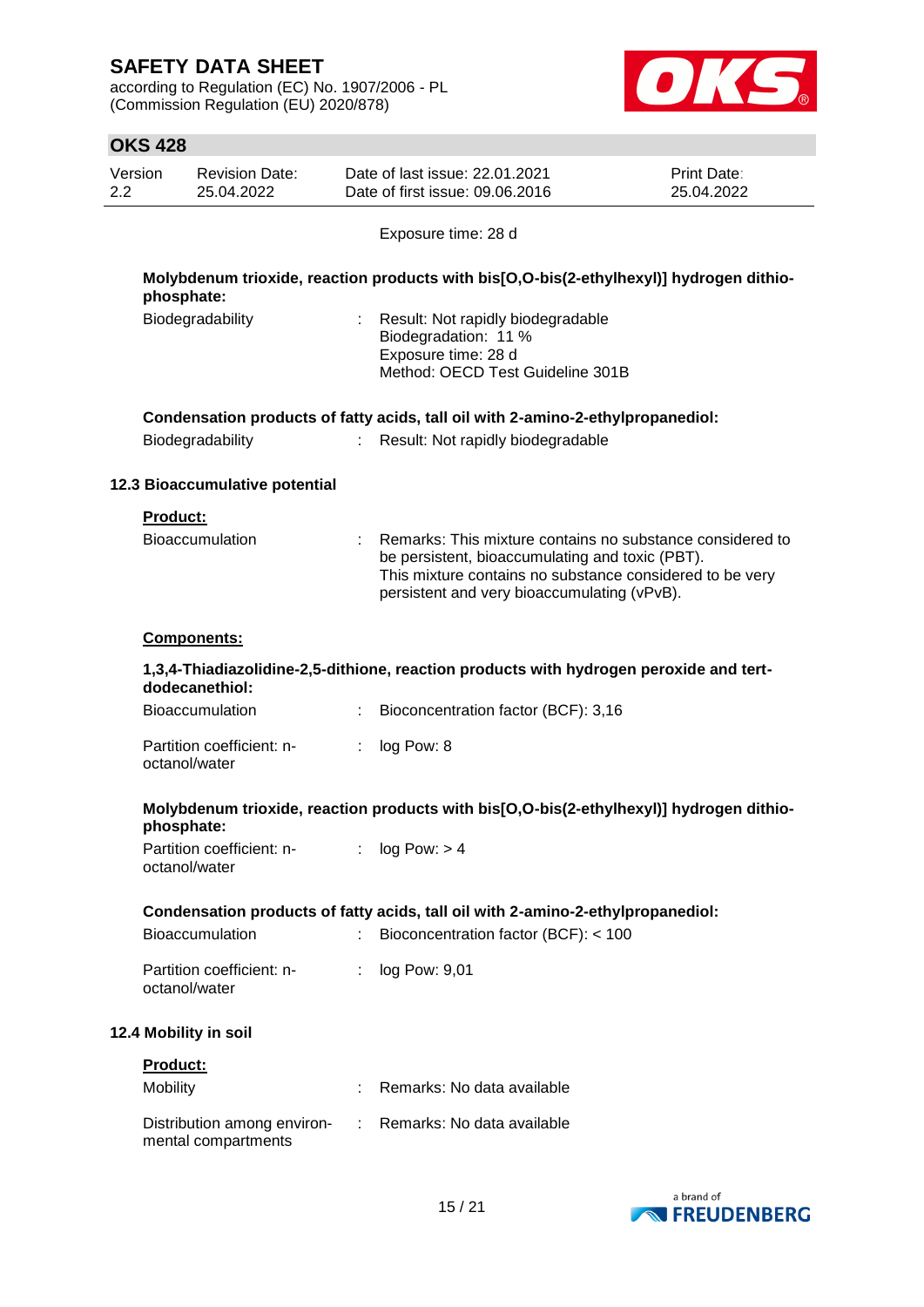according to Regulation (EC) No. 1907/2006 - PL (Commission Regulation (EU) 2020/878)



### **OKS 428**

| Version | <b>Revision Date:</b> | Date of last issue: 22.01.2021  | <b>Print Date:</b> |
|---------|-----------------------|---------------------------------|--------------------|
| 2.2     | 25.04.2022            | Date of first issue: 09.06.2016 | 25.04.2022         |

#### **12.5 Results of PBT and vPvB assessment**

#### **Product:**

Assessment : This substance/mixture contains no components considered to be either persistent, bioaccumulative and toxic (PBT), or very persistent and very bioaccumulative (vPvB) at levels of 0.1% or higher.

#### **12.6 Endocrine disrupting properties**

| <b>Product:</b> |                                                                                                                                                                                                                                                                             |
|-----------------|-----------------------------------------------------------------------------------------------------------------------------------------------------------------------------------------------------------------------------------------------------------------------------|
| Assessment      | : The substance/mixture does not contain components consid-<br>ered to have endocrine disrupting properties according to<br>REACH Article 57(f) or Commission Delegated regulation<br>(EU) 2017/2100 or Commission Regulation (EU) 2018/605 at<br>levels of 0.1% or higher. |

#### **12.7 Other adverse effects**

| <b>Product:</b>                        |                                           |
|----------------------------------------|-------------------------------------------|
| Additional ecological infor-<br>mation | : No information on ecology is available. |
| <b>Components:</b>                     |                                           |

| phosphate:                             | Molybdenum trioxide, reaction products with bis[O,O-bis(2-ethylhexyl)] hydrogen dithio- |
|----------------------------------------|-----------------------------------------------------------------------------------------|
| Additional ecological infor-<br>mation | May cause long lasting harmful effects to aquatic life.                                 |

### **SECTION 13: Disposal considerations**

#### **13.1 Waste treatment methods**

| Product                | The product should not be allowed to enter drains, water<br>courses or the soil.<br>Do not dispose of with domestic refuse.<br>Dispose of as hazardous waste in compliance with local and<br>national regulations. |
|------------------------|--------------------------------------------------------------------------------------------------------------------------------------------------------------------------------------------------------------------|
|                        | Waste codes should be assigned by the user based on the<br>application for which the product was used.                                                                                                             |
| Contaminated packaging | : Packaging that is not properly emptied must be disposed of as<br>the unused product.<br>Dispose of waste product or used containers according to<br>local regulations.                                           |
|                        | The following Waste Codes are only suggestions:                                                                                                                                                                    |

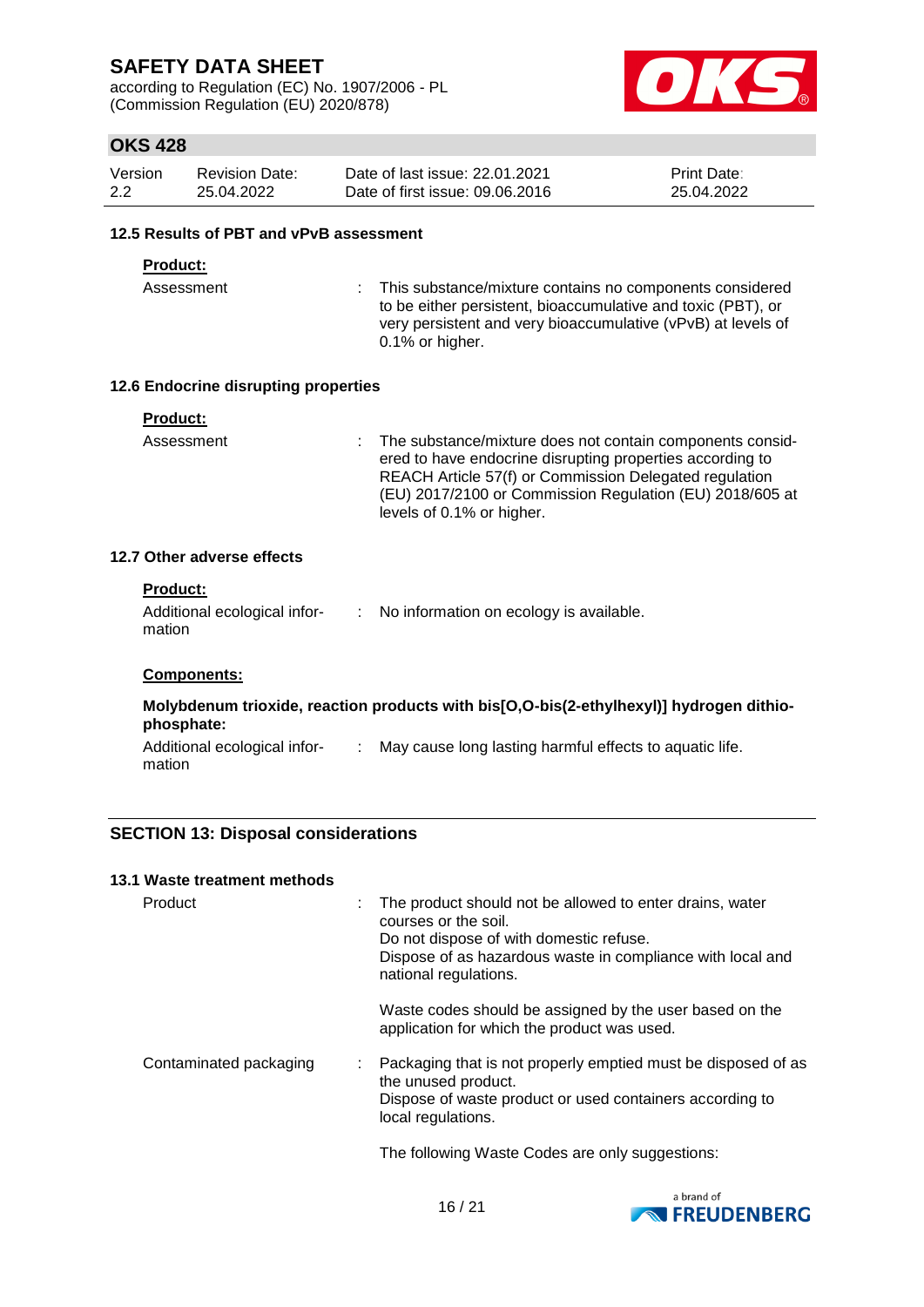according to Regulation (EC) No. 1907/2006 - PL (Commission Regulation (EU) 2020/878)



### **OKS 428**

| Version<br>2.2 | <b>Revision Date:</b><br>25.04.2022 | Date of last issue: 22.01.2021<br>Date of first issue: 09.06.2016                       | Print Date:<br>25.04.2022 |
|----------------|-------------------------------------|-----------------------------------------------------------------------------------------|---------------------------|
| Waste Code     |                                     | used product, unused product<br>12 01 12*, spent waxes and fats<br>uncleaned packagings |                           |
|                |                                     | 15 01 10, packaging containing residues of or contaminated<br>by hazardous substances   |                           |

# **SECTION 14: Transport information**

| 14.1 UN number or ID number       |   |                                   |
|-----------------------------------|---|-----------------------------------|
| <b>ADN</b>                        |   | Not regulated as a dangerous good |
| <b>ADR</b>                        |   | Not regulated as a dangerous good |
| <b>RID</b>                        |   | Not regulated as a dangerous good |
| <b>IMDG</b>                       |   | Not regulated as a dangerous good |
| <b>IATA</b>                       |   | Not regulated as a dangerous good |
| 14.2 UN proper shipping name      |   |                                   |
| <b>ADN</b>                        |   | Not regulated as a dangerous good |
| <b>ADR</b>                        |   | Not regulated as a dangerous good |
| <b>RID</b>                        |   | Not regulated as a dangerous good |
| <b>IMDG</b>                       |   | Not regulated as a dangerous good |
| <b>IATA</b>                       |   | Not regulated as a dangerous good |
| 14.3 Transport hazard class(es)   |   |                                   |
| <b>ADN</b>                        | t | Not regulated as a dangerous good |
| <b>ADR</b>                        |   | Not regulated as a dangerous good |
| <b>RID</b>                        |   | Not regulated as a dangerous good |
| <b>IMDG</b>                       |   | Not regulated as a dangerous good |
| <b>IATA</b>                       |   | Not regulated as a dangerous good |
| 14.4 Packing group                |   |                                   |
| <b>ADN</b>                        |   | Not regulated as a dangerous good |
| <b>ADR</b>                        |   | Not regulated as a dangerous good |
| <b>RID</b>                        |   | Not regulated as a dangerous good |
| <b>IMDG</b>                       |   | Not regulated as a dangerous good |
| <b>IATA (Cargo)</b>               |   | Not regulated as a dangerous good |
| <b>IATA (Passenger)</b>           |   | Not regulated as a dangerous good |
| <b>14.5 Environmental hazards</b> |   |                                   |
| <b>ADN</b>                        |   | Not regulated as a dangerous good |

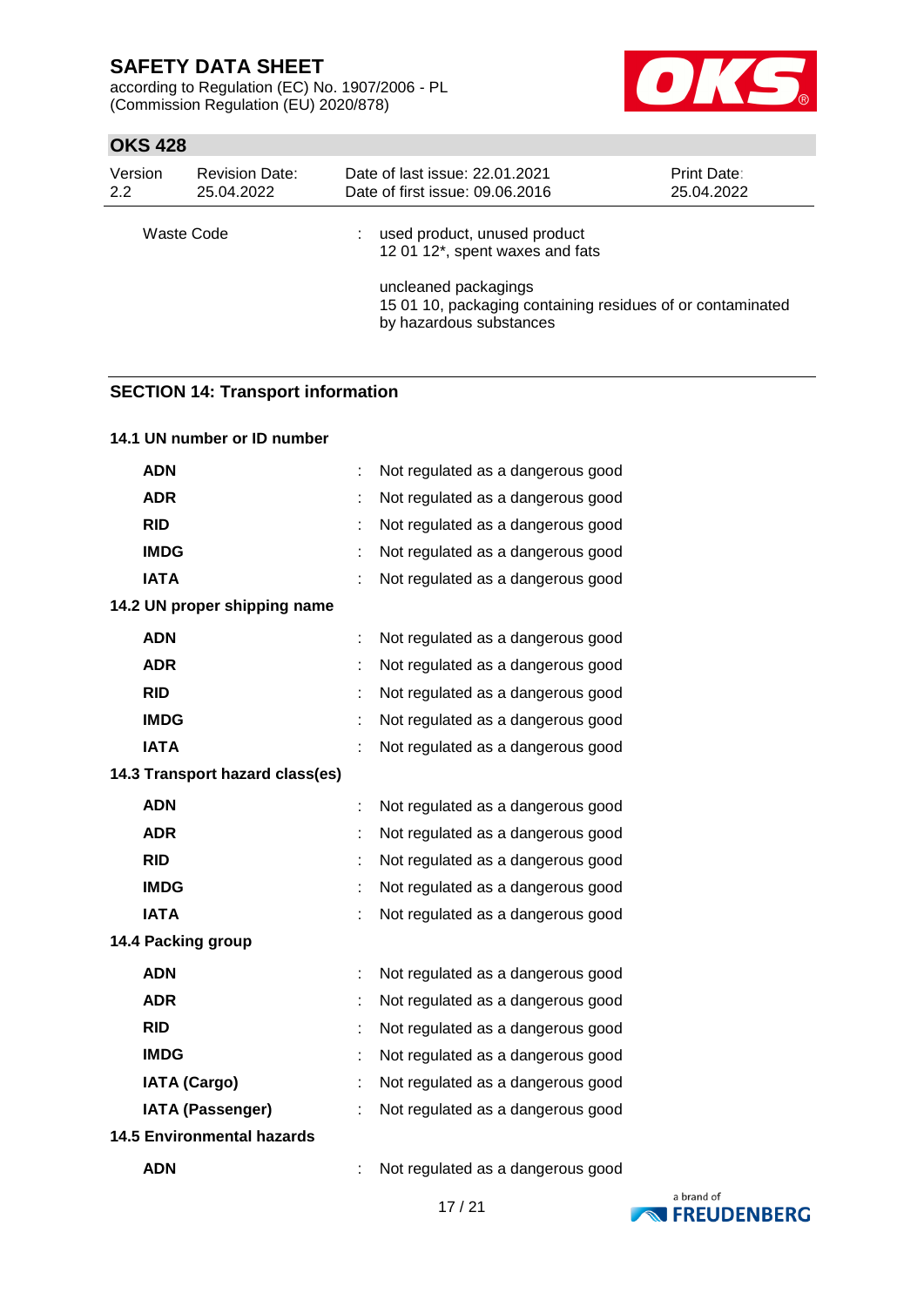according to Regulation (EC) No. 1907/2006 - PL (Commission Regulation (EU) 2020/878)



# **OKS 428**

| Version<br>2.2                                      | <b>Revision Date:</b><br>25.04.2022 |    | Date of last issue: 22.01.2021<br>Date of first issue: 09.06.2016                                           | <b>Print Date:</b><br>25.04.2022 |  |
|-----------------------------------------------------|-------------------------------------|----|-------------------------------------------------------------------------------------------------------------|----------------------------------|--|
| <b>ADR</b><br><b>RID</b><br><b>IMDG</b>             |                                     | ÷. | Not regulated as a dangerous good<br>Not regulated as a dangerous good<br>Not regulated as a dangerous good |                                  |  |
| 14.6 Special precautions for user<br>Not applicable |                                     |    |                                                                                                             |                                  |  |
| <b>Remarks</b>                                      |                                     |    | 14.7 Maritime transport in bulk according to IMO instruments<br>Not applicable for product as supplied.     |                                  |  |

### **SECTION 15: Regulatory information**

### **15.1 Safety, health and environmental regulations/legislation specific for the substance or mixture**

| REACH - Restrictions on the manufacture, placing on<br>the market and use of certain dangerous substances,<br>mixtures and articles (Annex XVII)                     |    | Not applicable                                                                                                                                                     |
|----------------------------------------------------------------------------------------------------------------------------------------------------------------------|----|--------------------------------------------------------------------------------------------------------------------------------------------------------------------|
| REACH - Candidate List of Substances of Very High<br>Concern for Authorisation (Article 59).<br>(EU SVHC)                                                            |    | : This product does not contain sub-<br>stances of very high concern (Regu-<br>lation (EC) No 1907/2006 (REACH),                                                   |
| REACH - List of substances subject to authorisation<br>(Annex XIV)<br>(EU. REACH-Annex XIV)                                                                          |    | Article 57).<br>Not applicable                                                                                                                                     |
| Regulation (EC) No 1005/2009 on substances that de-<br>plete the ozone layer<br>(EC 1005/2009)                                                                       | ÷. | Not applicable                                                                                                                                                     |
| Regulation (EU) 2019/1021 on persistent organic pollu-<br>tants (recast)<br>(EU POP)                                                                                 | ÷  | Not applicable                                                                                                                                                     |
| Regulation (EC) No 649/2012 of the European Parlia-<br>ment and the Council concerning the export and import<br>of dangerous chemicals<br>(EU PIC)                   | ÷. | Not applicable                                                                                                                                                     |
| Seveso III: Directive 2012/18/EU of the European :<br>Parliament and of the Council on the control of<br>major-accident hazards involving dangerous sub-<br>stances. |    | Not applicable                                                                                                                                                     |
| Volatile organic compounds<br>$\ddot{\phantom{a}}$                                                                                                                   |    | Directive 2010/75/EU of 24 November 2010 on industrial<br>emissions (integrated pollution prevention and control)<br>Volatile organic compounds (VOC) content: 1 % |
|                                                                                                                                                                      |    |                                                                                                                                                                    |

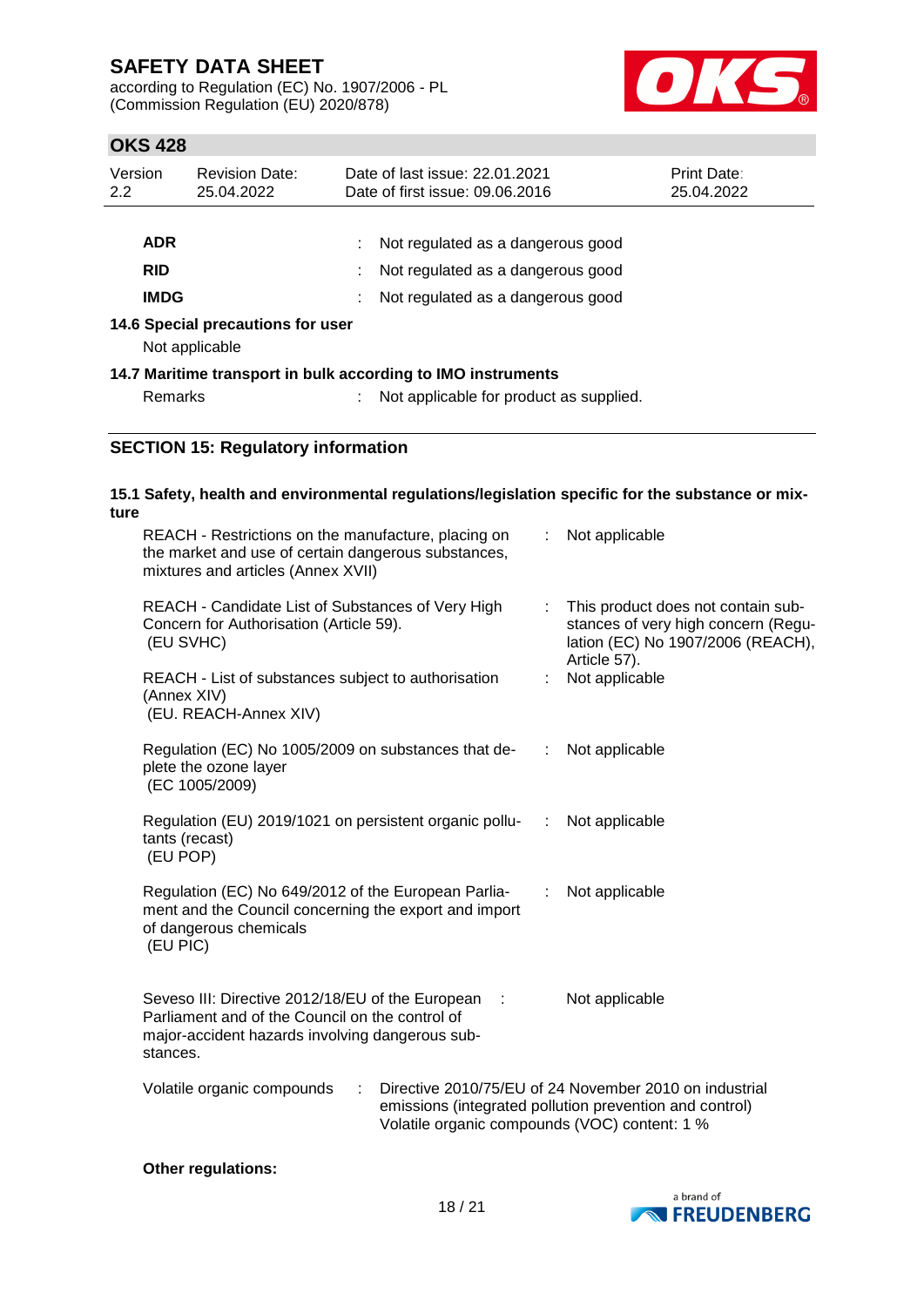according to Regulation (EC) No. 1907/2006 - PL (Commission Regulation (EU) 2020/878)



### **OKS 428**

| Version | <b>Revision Date:</b> | Date of last issue: 22.01.2021  | <b>Print Date:</b> |
|---------|-----------------------|---------------------------------|--------------------|
| 2.2     | 25.04.2022            | Date of first issue: 09.06.2016 | 25.04.2022         |

Take note of Directive 94/33/EC on the protection of young people at work or stricter national regulations, where applicable.

Act of 25 February 2011 on chemical substances and their mixtures (i.e. Journal of Laws of 2019, No. 0, item 1225)

Regulation (EC) No 1272/2008 of the European Parliament and of the Council of 16 December 2008 on classification, labelling and packaging of substances and mixtures, amending and repealing Directives 67/548/EEC and 1999/45/EC, and amending Regulation (EC) No 1907/2006 (Official Journal of the European Union L 353 from 31.12.2008) with further adaptation to technical progress (ATP).

Regulation (EC) No 1907/2006 of the European Parliament and of the Council of 18 December 2006 concerning the Registration, Evaluation, Authorisation and Restriction of Chemicals (REACH), establishing a European Chemicals Agency, amending Directive 1999/45/EC and repealing Council Regulation (EEC) No 793/93 and Commission Regulation (EC) No 1488/94 as well as Council Directive 76/769/EEC and Commission Directives 91/155/EEC, 93/67/EEC, 93/105/EC and 2000/21/EC (Official Journal of the European Union L 396 from 30.12.2006, as amended).

Commission Regulation (EU) 2020/878

Ordinance of the Minister of Health of 10 August 2012 concerning the criteria and procedure of classification of chemical substances and their mixtures (consolidated text Dz. U. of 2015., pos. 208).

Ordinance of the Minister of Economy, Labour and Social Policy of 21st December 2005 concerning the basic requirements for personal protective equipment (Dz. U. Nr. 259, item 2173). Ordinance of the Minister of Labour and Social Policy of 12 June 2018 concerning the highest allowable concentrations and levels of the agents harmful for health in the workplace (Dz.U 2018 pos 1286, with later amendments).

Ordinance of the Minister of Health of 2nd February 2011 concerning tests and measurement of agents harmful for health in the workplace (Dz. U. Nr. 33, item 166 wraz z późn. zm.). Ordinance of the Minister of Health of 30th December 2004 on the health and safety of workers related to chemical agents at work (Dz. U. from 2005, Nr. 11, item 86, as amended).

Act of 14 December 2012. on Waste (Journal of Laws of 2013. pos. 21, as amended). Act of 13 June 2013. On packaging and packaging waste Journal. U. of 2013. Item. 888, as amended).

Ordinance of the Minister of Climate of 2nd January 2020 on Waste Catalog (Dz. U. 2020 item 10).

Ordinance of the Minister of Environment on the requirements for carrying out the process of thermal treatment of waste and how to deal with waste produced in the process. (Dz. U. of 2016., Pos. 108)

Act of 19 August 2011 on transport of dangerous goods (Dz. U. Nr. 227, item 1367, as amended).

Government Statement of 18 February 2019 on enforcing of changes Annexes A and B of Agreement concerning international transport of dangerous goods by road (ADR) (Dz. U. 2019, item 769).

Ordinance of the Minister of Health of 20th April 2012 concerning labeling of containers of dangerous substances and dangerous mixtures and some mixtures ((consolidated text) Dz. U. z 2015 nr. 0 poz. 450).

Ordinance of the Minister of Health of 11th June 2012 concerning categories of dangerous substances and dangerous mixtures for which containers must be fitted with child-resistant fastenings and a tactile warning of danger (Dz. U. from 2012, item 688 as amended).

### **15.2 Chemical safety assessment**

This information is not available.

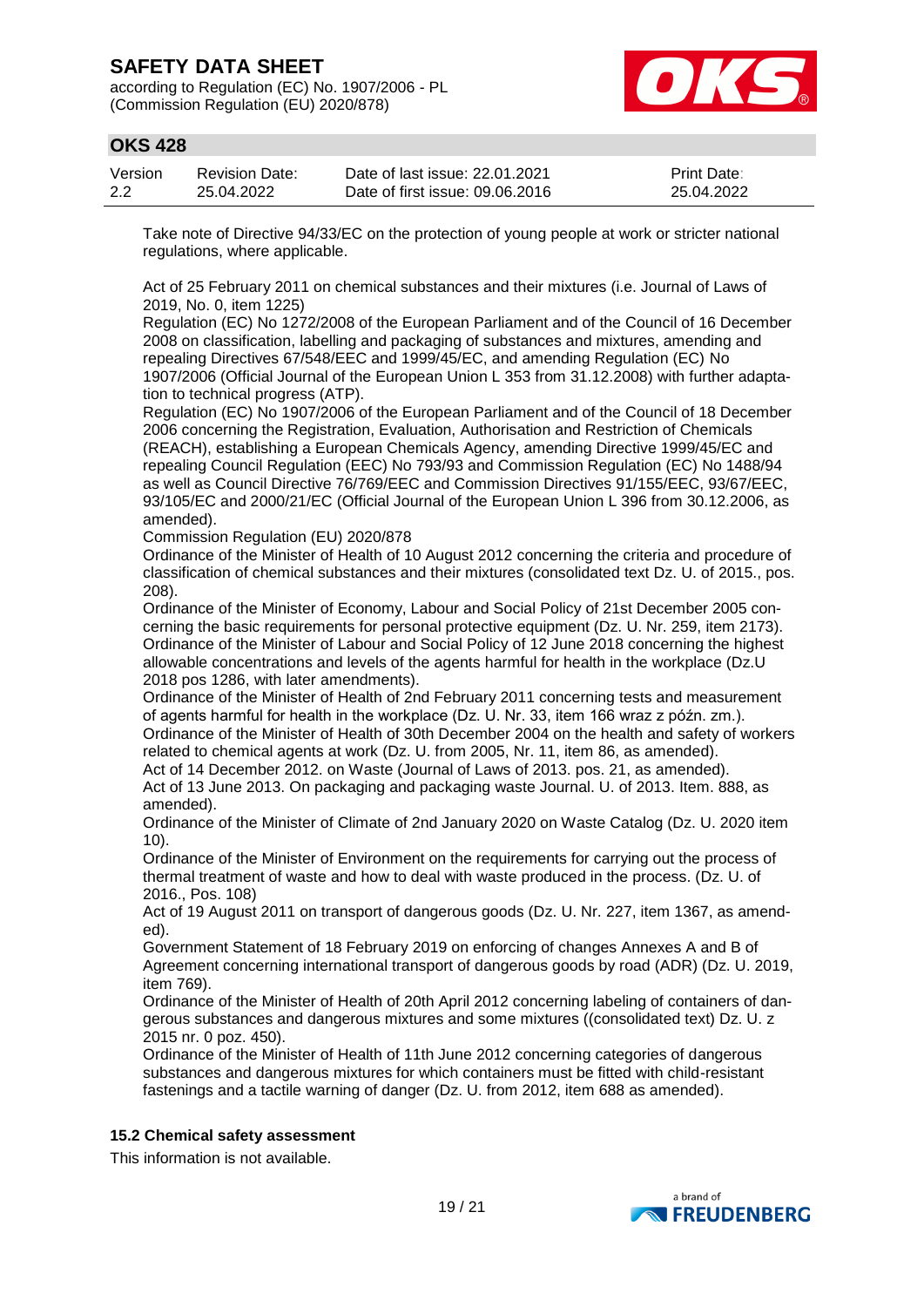according to Regulation (EC) No. 1907/2006 - PL (Commission Regulation (EU) 2020/878)



### **OKS 428**

| Version | <b>Revision Date:</b> | Date of last issue: 22.01.2021  | <b>Print Date:</b> |
|---------|-----------------------|---------------------------------|--------------------|
| 2.2     | 25.04.2022            | Date of first issue: 09.06.2016 | 25.04.2022         |

### **SECTION 16: Other information**

#### **Full text of H-Statements**

| H315 | : Causes skin irritation.                                 |
|------|-----------------------------------------------------------|
| H317 | : May cause an allergic skin reaction.                    |
| H412 | : Harmful to aquatic life with long lasting effects.      |
| H413 | : May cause long lasting harmful effects to aquatic life. |

#### **Full text of other abbreviations**

| PL OEL         | Poland. Occupational exposure limits for airborne toxic sub-<br>stances |
|----------------|-------------------------------------------------------------------------|
| PL OEL / NDS   | Maximal Admissible Concentration                                        |
| PL OEL / NDSch | Maximal Admissible Temporary Concentration                              |

ADN - European Agreement concerning the International Carriage of Dangerous Goods by Inland Waterways; ADR - Agreement concerning the International Carriage of Dangerous Goods by Road; AIIC - Australian Inventory of Industrial Chemicals; ASTM - American Society for the Testing of Materials; bw - Body weight; CLP - Classification Labelling Packaging Regulation; Regulation (EC) No 1272/2008; CMR - Carcinogen, Mutagen or Reproductive Toxicant; DIN - Standard of the German Institute for Standardisation; DSL - Domestic Substances List (Canada); ECHA - European Chemicals Agency; EC-Number - European Community number; ECx - Concentration associated with x% response; ELx - Loading rate associated with x% response; EmS - Emergency Schedule; ENCS - Existing and New Chemical Substances (Japan); ErCx - Concentration associated with x% growth rate response; GHS - Globally Harmonized System; GLP - Good Laboratory Practice; IARC - International Agency for Research on Cancer; IATA - International Air Transport Association; IBC - International Code for the Construction and Equipment of Ships carrying Dangerous Chemicals in Bulk; IC50 - Half maximal inhibitory concentration; ICAO - International Civil Aviation Organization; IECSC - Inventory of Existing Chemical Substances in China; IMDG - International Maritime Dangerous Goods; IMO - International Maritime Organization; ISHL - Industrial Safety and Health Law (Japan); ISO - International Organisation for Standardization; KECI - Korea Existing Chemicals Inventory; LC50 - Lethal Concentration to 50 % of a test population; LD50 - Lethal Dose to 50% of a test population (Median Lethal Dose); MARPOL - International Convention for the Prevention of Pollution from Ships; n.o.s. - Not Otherwise Specified; NO(A)EC - No Observed (Adverse) Effect Concentration; NO(A)EL - No Observed (Adverse) Effect Level; NOELR - No Observable Effect Loading Rate; NZIoC - New Zealand Inventory of Chemicals; OECD - Organization for Economic Co-operation and Development; OPPTS - Office of Chemical Safety and Pollution Prevention; PBT - Persistent, Bioaccumulative and Toxic substance; PICCS - Philippines Inventory of Chemicals and Chemical Substances; (Q)SAR - (Quantitative) Structure Activity Relationship; REACH - Regulation (EC) No 1907/2006 of the European Parliament and of the Council concerning the Registration, Evaluation, Authorisation and Restriction of Chemicals; RID - Regulations concerning the International Carriage of Dangerous Goods by Rail; SADT - Self-Accelerating Decomposition Temperature; SDS - Safety Data Sheet; SVHC - Substance of Very High Concern; TCSI - Taiwan Chemical Substance Inventory; TECI - Thailand Existing Chemicals Inventory; TRGS - Technical Rule for Hazardous Substances; TSCA - Toxic Substances Control Act (United States); UN - United Nations; vPvB - Very Persistent and Very Bioaccumulative